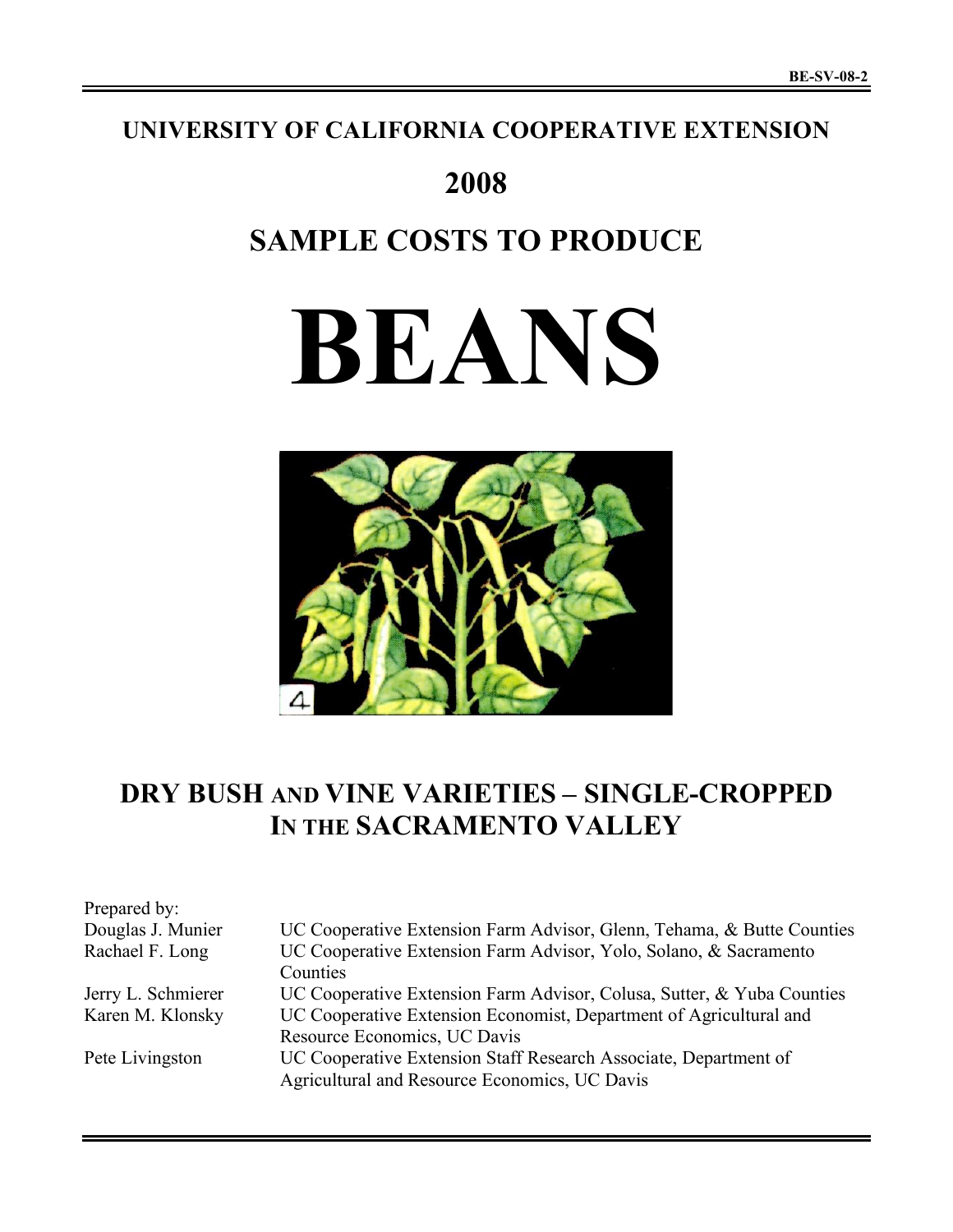## **STUDY CONTENTS**

| $\overline{2}$  |
|-----------------|
| 3               |
| 3               |
| 5               |
| 6               |
| - 8             |
| -10             |
| $\overline{11}$ |
|                 |
| -13             |
| -14             |
| -15             |
| -16             |
| -17             |
|                 |

## **INTRODUCTION**

Sample costs to produce single-cropped common dry beans in the Sacramento Valley are presented in this study. The hypothetical farm used in this report is 1,500 acres producing 100 acres of dry beans, including Lima (large and baby) and blackeye (vine and bush) beans. This study is intended as a guide only, and can be used to make production decisions, determine potential returns, prepare budgets and evaluate production loans. Practices described are based on those production procedures considered typical for this crop and area, but will not apply to every situation. Sample costs for labor, materials, equipment, and custom services are based on current figures. Some costs and practices presented in this study may not be applicable to your situation. A blank column, "*Your Costs*", is provided in Table 1 to enter your costs.

The hypothetical farm operation, production practices, overhead, and calculations are described under the assumptions. For additional information or an explanation of the calculations used in the study call the Department of Agricultural and Resource Economics, University of California, Davis, 530-752- 2414.

Sample Cost of Production studies for many commodities are available and can be requested through the Department of Agricultural and Resource Economics, UC Davis, 530-752-4424. Current studies, those produced during the last five years, can be obtained from selected county UC Cooperative Extension offices or downloaded from the department website http://coststudies.ucdavis.edu.

The University of California prohibits discrimination or harassment of any person on the basis of race, color, national origin, religion, sex, gender identity, pregnancy (including childbirth, and medical conditions relate

University policy is intended to be consistent with the provisions of applicable State and Federal laws.

Inquiries regarding the University's nondiscrimination policies may be directed to the Affirmative Action/Equal Opportunity Director, University of California, Agriculture and Natural Resources,<br>1111 Franklin Street, 6th F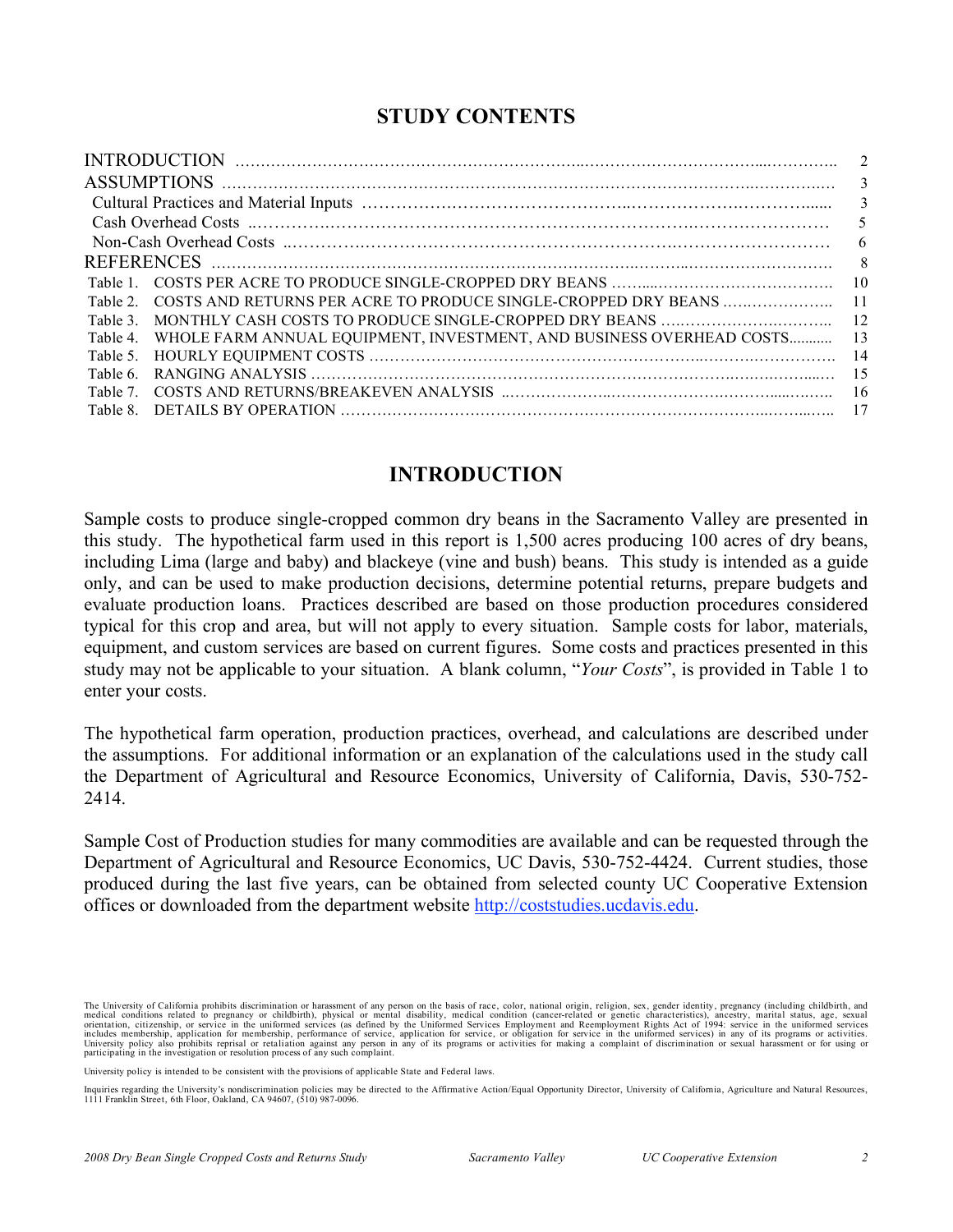## **ASSUMPTIONS**

The following are assumptions pertaining to sample costs to produce single-cropped dry beans in the Sacramento Valley. Practices described are not recommendations by the University of California, but rather represent production procedures considered typical of a well managed farm for the Sacramento Valley. Costs and practices detailed in this study may not be applicable to all situations.Cultural practices for the production of dry beans vary by grower and region, which can be significant. The practices and inputs used in this cost study serve only as a sample or guide. These costs are represented on an annual, per acre basis. **The use of trade names in this report does not constitute an endorsement or recommendation by the University of California nor is any criticism implied by omission of other similar products.**

### **CULTURAL PRACTICES AND MATERIAL INPUTS**

**Land and Share Rent**. This report is based on a 1,500 acre field and row crop farm of which 100 acres are producing dry beans. Rotational crops that might be planted on the remaining 1,400 acres include alfalfa hay, corn, safflower, sunflower, seed crops, processing tomatoes, and wheat.

Land in this study is leased on a share-rent basis with the land owner receiving 19% of the gross returns from the dry beans. Based on the yield and price assumed in this study land rent is \$185.25 per acre. The land rented includes developed wells and irrigation system. The grower owns a shop and an equipment yard to repair and store equipment.

**Labor**. Basic hourly wages for workers are \$11.59 and \$8.00 per hour for machine operators and nonmachine (irrigators) workers, respectively. Adding 36% for SDI, FICA, insurance and other benefits raises the total labor costs to \$15.76 per hour for machine operators and \$10.88 per hour for nonmachine labor (personal e-mail from the California Department of Insurance, March 2008). The labor for operations involving machinery are 20% higher than the operation time to account for the additional time involved in equipment set up, moving, maintenance and repair. Any returns above total costs are considered returns to investment.

**Land Preparation**. Land leveling occurs every eighth year (or 12% of the acreage) during October in preparation for another crop. The field is laser leveled to maintain irrigation efficiency. The cost of one eighth of the leveling is assigned to the dry bean crop. After leveling, the ground is disced twice with a finishing disc prior to listing the beds. In this study, six rows of beds are listed per pass 30 inches apart in October. Growers in this region also use three beds 60 inches wide for planting. All operations are done on 100% of the acres unless otherwise noted.

**Stand Establishment**. In February, a preplant herbicide is sprayed and incorporated into the soil. Dry beans are seeded in May with a starter fertilizer. Dry beans are planted at 75 pounds per acre with a cost of \$0.50 per pound. Seeds are planted into moisture and begin to emerge in five to seven days depending on soil temperature. There are several different bean varieties single-cropped in the Sacramento Valley including Lima (large and baby) and blackeye (vine and bush) beans.

**Fertilization**. A starter fertilizer of 8-24-6 is applied at planting at 20 gallons per acre. Later in the season aqua ammonia is sidedressed (injected) at 60 pounds of nitrogen per acre in June. Cultivation for weed control also occurs during the sidedress operation.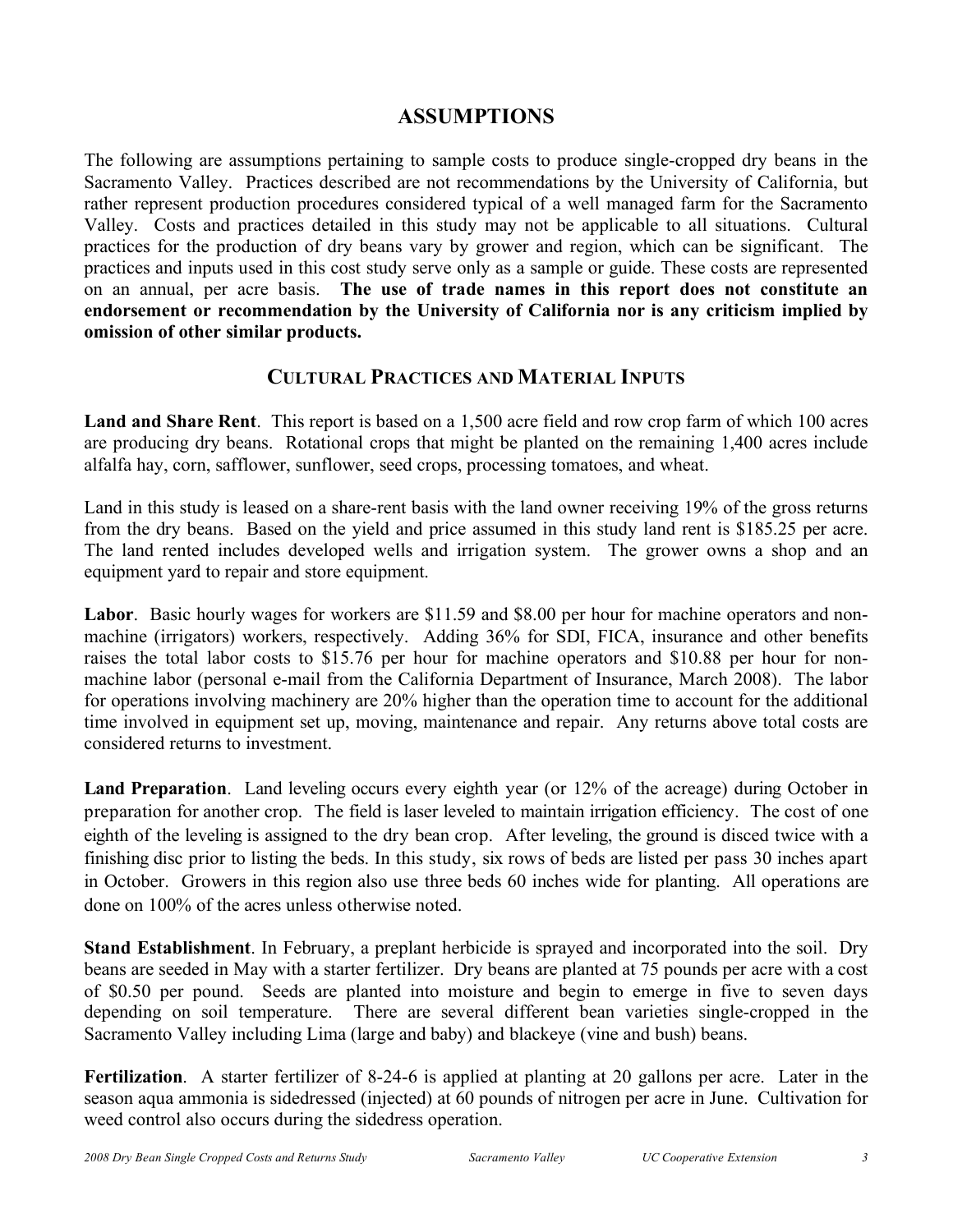**Irrigation**. Dry beans are furrow irrigated with one preplant (4 acre-inches on 50% of the acreage) and six irrigations (30 acre-inches) during the season. A total of 32 acre-inches of water is applied during May through August for a single crop.

**Weed Management**. Both chemical and cultural practices are used for weed control in this study. During the winter a fallow herbicide is used to control weeds. Weeds are also controlled during the first cultivation (only 50% of the acreage prior to planting) and again when fields are sidedressed with aqua ammonia in June.

**Insect and Disease Management**. The two major pests of dry beans are spider mites and *Lygus* bugs. In some years corn earworms and armyworms are serious pests damaging developing pods.

Spider mites are treated in July with Kelthane plus Warrior for lygus control during the bloom period. A second treatment for lygus, worms, and aphids is made in July using Warrior. The mite/lygus treatment is applied by ground sprayer and the second insecticide application is made by air.

Disease damage is caused by rhizoctonia and pythium root rot and prevented through seed treatment chemicals and good cultural practices. The seed treatment chemicals are included in the price of the seed.

The pesticides and rates, and cultural practices mentioned in this cost study are a few of those that are listed in the "*UC IPM Pest Management Guidelines, Dry Beans"* and located on the internet at http://www.ipm.ucdavis.edu/PMG/selectnewpest.beans.html. Written recommendations are required for many pesticides and are made by licensed Pest Control Advisors. For information and pesticide use permits, contact the local county Agricultural Commissioner's office.

**Harvest**. Once the beans are mature they are cut below ground level with a set of tractor-mounted knives. Six to eight rows are cut in one pass and left to dry on top of the beds. One or two days later, depending on bean moisture, the cut beans are raked into windrows. Each windrow consists of six to eight rows combined into one row. If windrowed beans are rained on, additional rakings may be used to turn and dry the lower portion of the windrow. Beans are ready for harvest when they reach approximately 12% moisture.

Beans are cut, windrowed by a custom operator for a rate of \$30.00 per acre. Threshing costs \$2.00 per hundredweight (cwt) by a custom operator based on the field weight. Beans are hauled from the field to the warehouse for \$0.65 per pound. Postharvest bean costs include cleaning, bagging, storage, and insurance at the warehouse for a charge of \$3.80 per cwt. If blackeye beans are produced fumigation may be required and cost about \$0.20 per cwt.

Growers may choose to own harvesting equipment, purchase either new or used, or hire a custom harvester to perform the harvest. Many factors are important in deciding which harvesting option a grower uses. These considerations and appropriate method of analysis are discussed in *"Acquiring alfalfa hay harvest equipment: A financial analysis of alternatives".*

**Assessments**. Dry bean growers pay a fee to the Dry Bean Advisory Board based on yields. The assessment has two components. First, is a basic fee of \$0.175 per cwt for any variety of beans grown. The second assessment ranges from \$0.03 to \$0.07 per cwt depending on the variety. A combined assessment of \$0.225 per cwt is used in this study.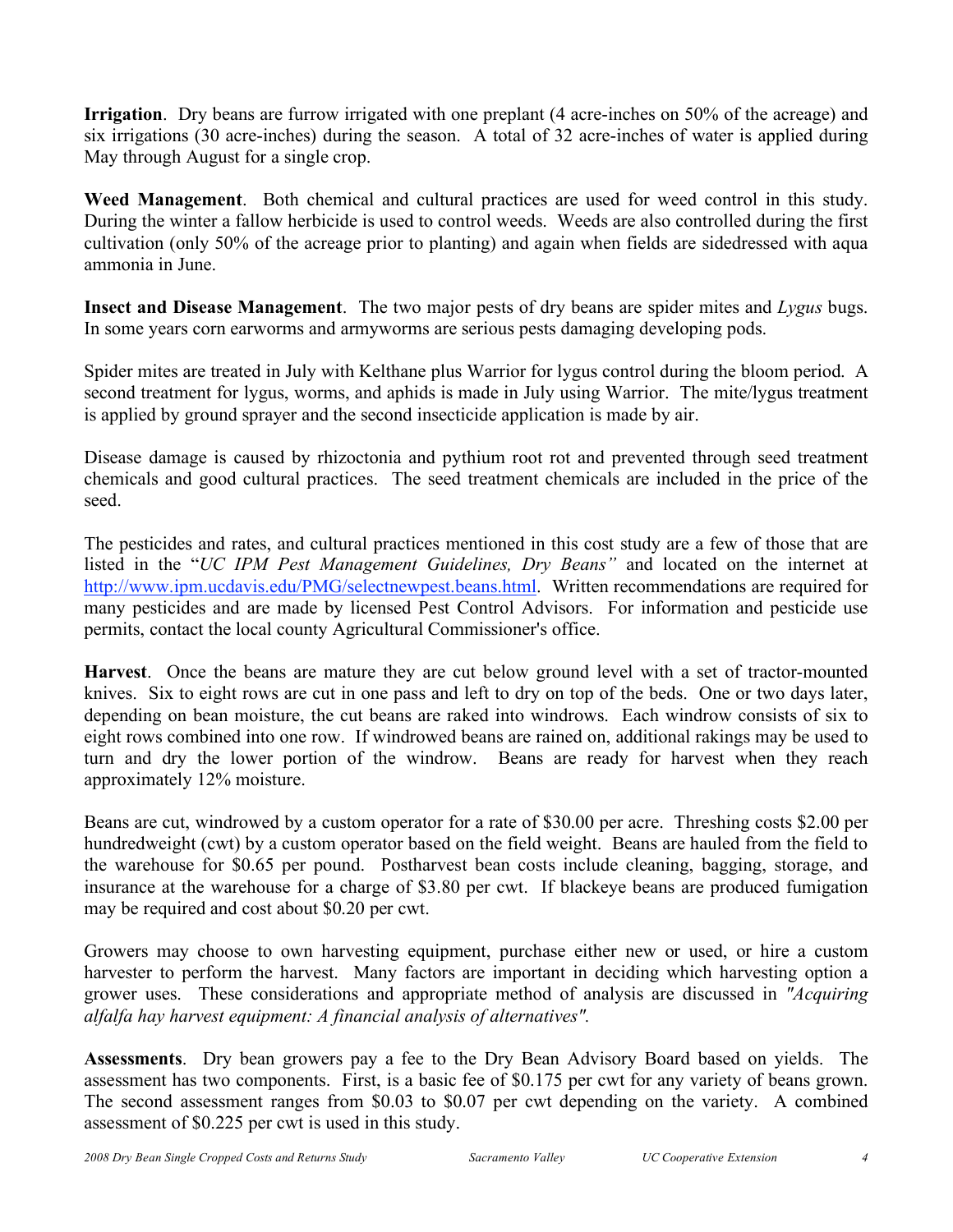**Yields**. The crop yield used in this study is 25.0 cwt per acre at 12% moisture. The yield is after cleaning at the warehouse. Sutter County was the only county that separates blackeye and Lima from unspecified bean varieties in the annual crop reports for the Sacramento Valley. Acreage of harvested beans in Sutter County for the last five years averaged 802 acres of blackeye and 3,387 acres of baby Lima. The reported blackeye and baby Lima bean yields from 2002 through 2006 are shown in Table A.

|         |                 | Yields                                                 |                 | Price                                               |
|---------|-----------------|--------------------------------------------------------|-----------------|-----------------------------------------------------|
| Year    | <b>Blackeve</b> | <b>Baby Lima</b>                                       | <b>Blackeye</b> | <b>Baby Lima</b>                                    |
|         |                 | ---------------------- Cwt/Acre ---------------------- |                 | ---------------------- \$/Cwt --------------------- |
| 2002    | 15.2            | 22.8                                                   | 29.78           | 41.65                                               |
| 2003    | 27.2            | 21.0                                                   | 28.89           | 33.65                                               |
| 2004    | 15.0            | $-NA-$                                                 | 29.83           | $-NA-$                                              |
| 2005    | 15.4            | 19.4                                                   | 32.33           | 30.21                                               |
| 2006    | 13.0            | 24.6                                                   | 39.94           | 30.00                                               |
| Average | 17.2            | 22.0                                                   | 32.15           | 33.87                                               |

| Table A. Blackeye and baby Lima bean yields and prices for Sutter County & |
|----------------------------------------------------------------------------|
|----------------------------------------------------------------------------|

§ Data from Sutter County Crop Reports, 2002-2006.

**Returns**. Due to the different varieties of beans grown in the Sacramento Valley, prices will vary. A selling price of a \$39.00 per cwt is used to estimate income from the sale of these beans based on the current blackeye and baby Lima price. Prices for blackeye and baby Lima bean varieties for the past five years are shown in Table A.

**Risk**. Risks associated with dry bean production are not assigned a production cost. While this study makes an effort to model a production system based on typical, real world practices, it cannot fully represent financial, agronomic and market risks which affect the profitability and economic viability of dry bean production. Though, not used in this study, crop insurance is a risk management tool available to growers.

## **CASH OVERHEAD COSTS**

**Cash Overhead**. Cash overhead consists of various cash expenses paid out during the year that are assigned to the whole farm and not to a particular operation. These costs include property taxes, interest on operating capital, office expense, liability and property insurance, and investment repairs.

*Equipment Cash Costs*. Equipment costs are composed of three parts; capital recovery, cash overhead, and operating costs. The operating costs consist of fuel, lubrication, and repairs.

Repair costs are based on purchase price, annual hours of use, total hours of life, and repair coefficients formulated by the American Society of Agricultural Engineers (ASAE). Fuel and lubrication costs are also determined by ASAE equations based on maximum PTO horsepower (hp) and type of fuel used. The fuel and repair cost per acre for each operation in Table 2 is determined by multiplying the total hourly operating cost in Table 5 for each piece of equipment used for the cultural practice by the number of hours per acre for that operation. Tractor time is 10% higher than implement time for a given operation to account for setup time. Prices for on-farm delivery of diesel and gasoline are \$3.54 and \$3.57 per gallon, respectively.

*Property Taxes*. Counties charge a base property tax rate of 1% on the assessed value of the property. In some counties special assessment districts exist and charge additional taxes on property including equipment, buildings, and improvements. For this study, county taxes are calculated as 1% of the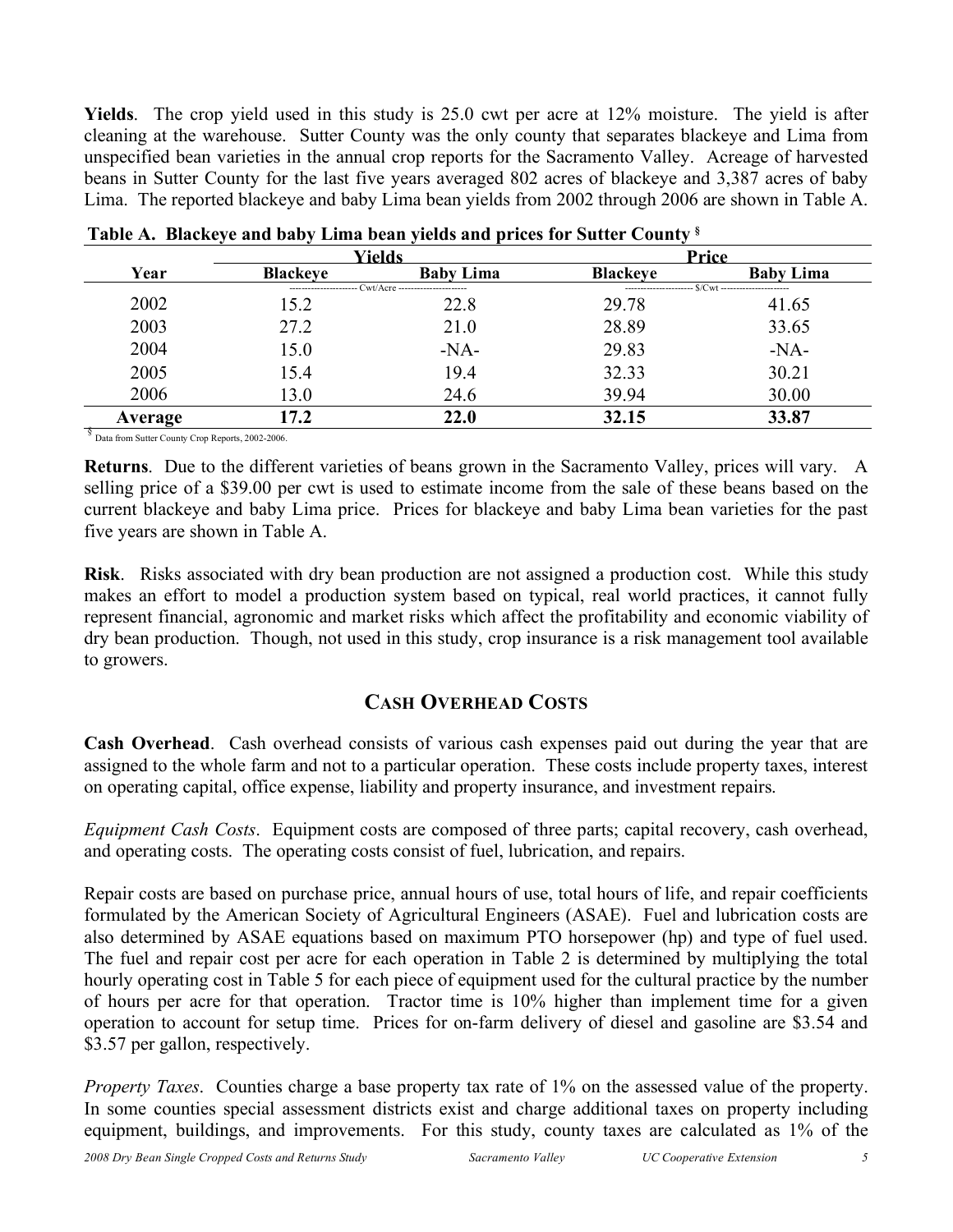average value of the property. Average value equals new cost plus salvage value divided by 2 on a per acre basis.

*Interest on Operating Capital.* Interest on operating capital is based on cash operating costs and is calculated monthly until harvest at a nominal rate of 6.75% per year. A nominal interest rate is the going market cost of borrowed funds.

*Insurance.* Insurance for farm investments vary depending on the assets included and the amount of coverage. Property insurance provides coverage for property loss and is charged at 0.740% of the average value of the assets over their useful life. Liability insurance covers accidents on the farm and costs \$1,350 for the entire farm or \$0.90 per acre.

*Office Expense*: Office and business expenses are estimated at \$10 per acre. These expenses include office supplies, telephones, bookkeeping, accounting, legal fees, road maintenance, etc. Cash overhead costs are found in Tables 1, 2, 3 and 4.

## **NON-CASH OVERHEAD COSTS**

**Capital Recovery Costs**. Non-cash overhead is calculated as the capital recovery cost for equipment and other farm investments. Although farm equipment on farms in the Sacramento Valley might be purchased new or used, this study shows the current purchase price for new equipment. The new purchase price is adjusted to 60% to indicate a mix of new and used equipment. Annual ownership costs (Equipment and Investments) are shown in Tables 1-3, and 5. They represent the capital recovery cost for investments on an annual per acre basis.

*Capital Recovery Costs*. Capital recovery cost is the annual depreciation and interest costs for a capital investment. It is the amount of money required each year to recover the difference between the purchase price and salvage value (unrecovered capital). Put another way, it is equivalent to the annual payment on a loan for the investment with the down payment equal to the discounted salvage value. This is a more complex method of calculating ownership costs than straight-line depreciation and opportunity costs, but more accurately represents the annual costs of ownership because it takes the time value of money into account (Boehlje and Eidman). The calculation for the annual capital recovery costs is as follows.

$$
\begin{bmatrix} \begin{pmatrix} \text{Purchase} & - \text{Salvage} \\ \text{Price} \end{pmatrix} \times \begin{pmatrix} \text{Capital} \\ \text{Recovery} \\ \text{Factor} \end{pmatrix} + \begin{bmatrix} \text{Salvage} \times \text{Interest} \\ \text{Value} \end{bmatrix}
$$

cost of the investment (Boehlje and Eidman). The life in years is estimated by dividing the wear-out *Salvage Value*. Salvage value is an estimate of the remaining value of an investment at the end of its life. For farm machinery (e.g., tractors and implements) the remaining value is a percentage of the new life, as given by ASAE by the annual use in hours. Salvage value is calculated as

## New Price  $\times$  % Remaining Value

depreciate. Salvage value for investments can vary. The purchase price and salvage value for certain Salvage value for other investments including irrigation systems, buildings, and miscellaneous equipment is zero. The salvage value for land is equal to the purchase price because land does not equipment and investments are shown in Table 4.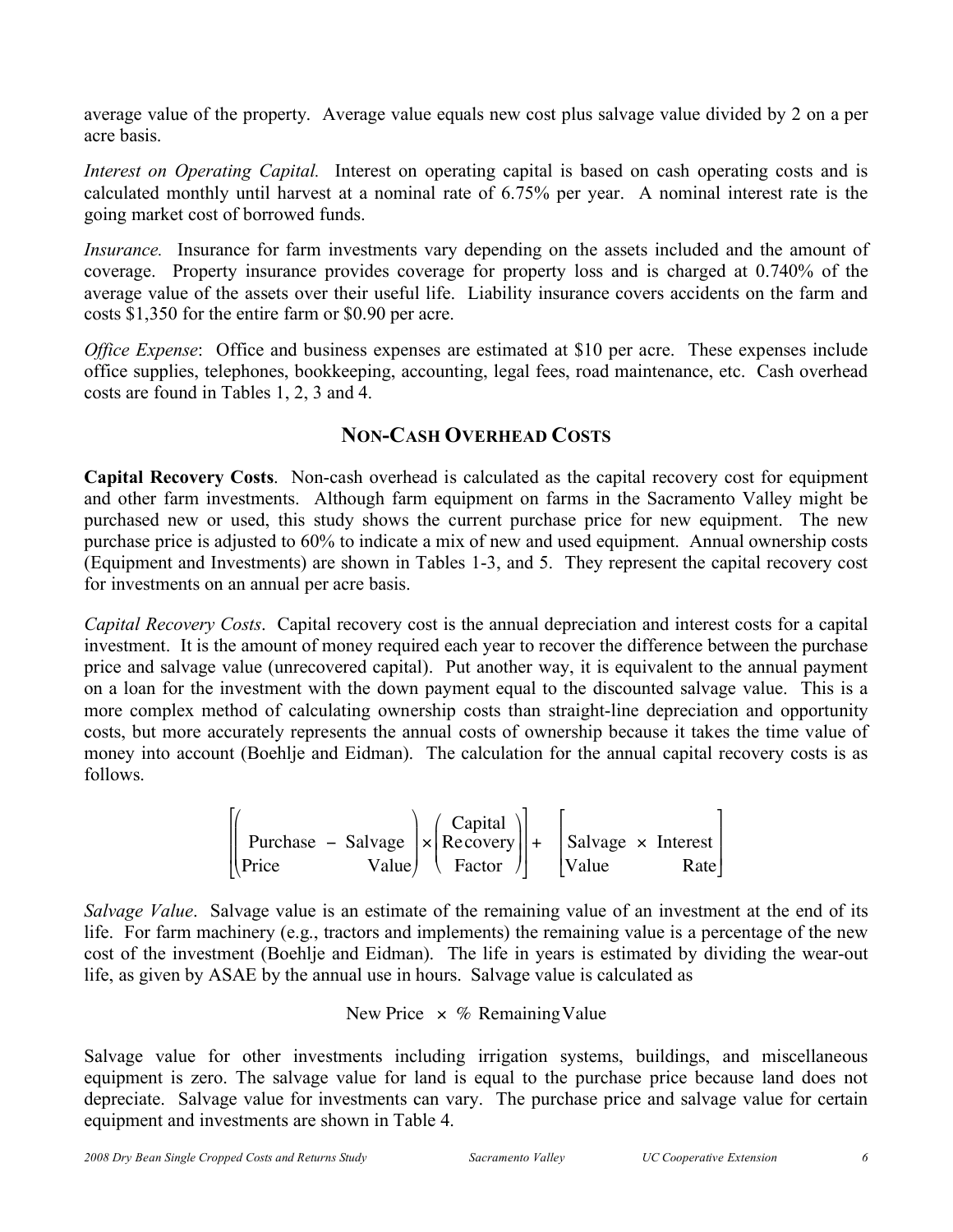*Capital Recovery Factor*. Capital recovery factor is the amortization factor or annual payment whose present value at compound interest is 1. It is the function of the interest rate and years of life of the equipment or investment.

*Interest Rate*. The interest rate of 4.25% is used to calculate capital recovery cost is the effective longterm interest rate in April 2008. The interest rate is used to reflect the long-term realized rate of return to these specialized resources that can only be used effectively in the agricultural sector. In other words, the next best alternative use for these resources is in another agricultural enterprise.

**Shop Building.** A shop building is used for equipment maintenance and repair, parts and supply storage, a bathroom, and houses the farm's office. The building encompasses 8,000 square feet, has a concrete floor, and is wired and plumbed as needed to meet building codes.

**Tools**. Includes shop equipment/tools and other tools used on the farm and does not recognize any specific inventory.

**Fuel Tanks and Pumps.** Two 500-gallon fuel tanks using gravity feed are on metal stands. The tanks are setup in a cement containment pad that meets federal, state, and county regulations.

**Fuel Wagon.** The farm has a 250 gallon fuel wagon that is used to deliver fuel to equipment in the fields and to pumps powered non-electric engines.

**Tool Carrier.** The tool carrier is used to move equipment to the fields.

**Siphon Tubes**. The irrigation system for the beans consists of surface delivered and pumped water using siphon tubes to irrigated the fields. The permanent irrigation system consists of canals, wells, pumps and motors, and a buried mainline and are included in the land rental costs.

**Equipment.** Although, farm equipment is purchased new or used, the study shows the current purchase price for new equipment. The new purchase price is adjusted to 60% to indicate a mix of new and used equipment. Equipment costs are composed of three parts: non-cash overhead, cash overhead, and operating costs. Both of the overhead factors have been discussed in previous sections. The operating costs consist of repairs, fuel, and lubrication and are discussed under operating costs.

**Table Values.** Due to rounding, the totals may be slightly different from the sum of the components.

**Acknowledgment**. Appreciation is expressed to Colusa Produce Corporation and other cooperators who provided support and information for this study.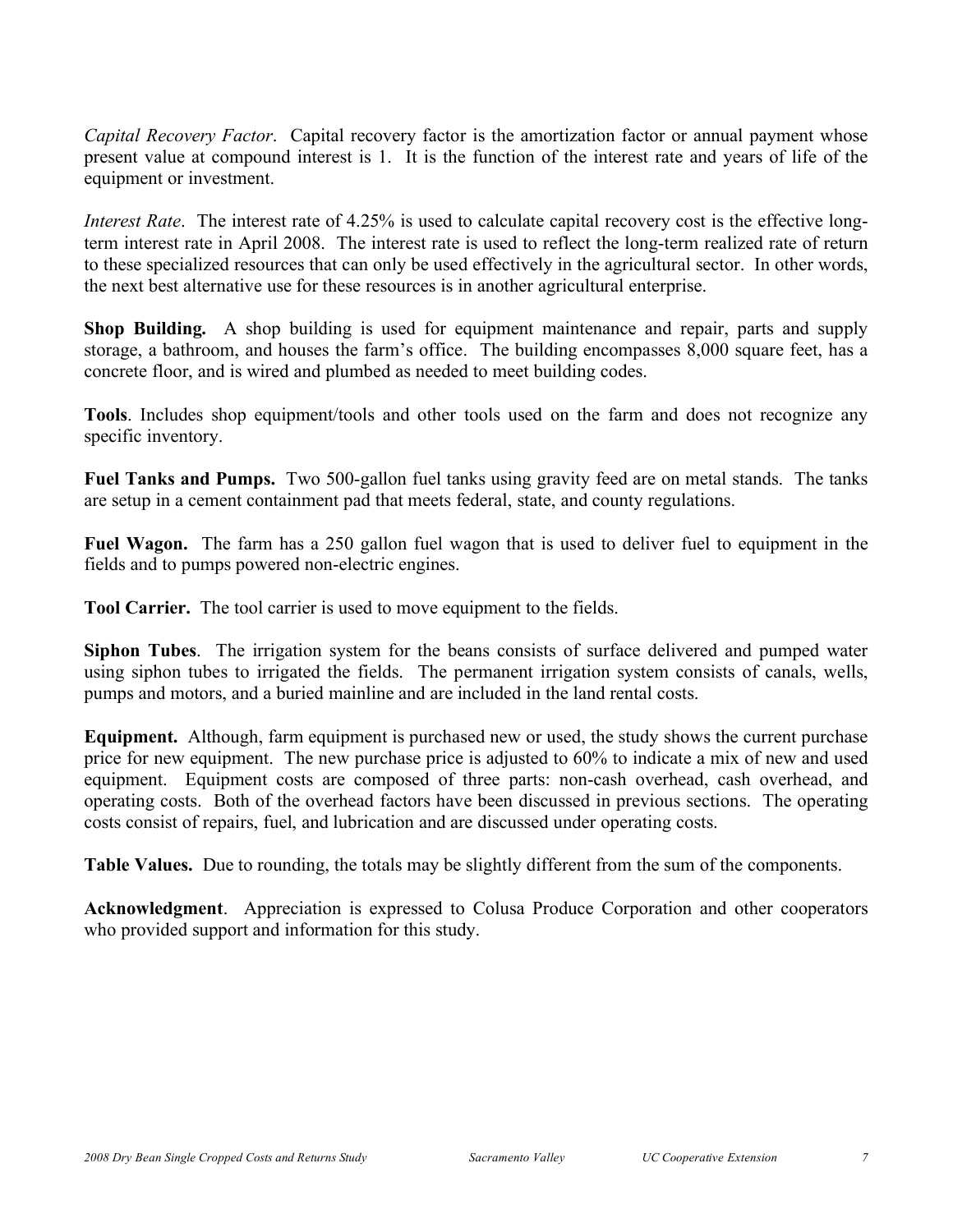## **REFERENCES**

- American Society of Agricultural Engineers. 2002. *American Society of Agricultural Engineers Standards Yearbook*. Russell H. Hahn and Evelyn E. Rosentreter (ed.) St. Joseph, MO. 41st edition.
- Blank, Steve, Karen Klonsky, Kim Norris, and Steve Orloff. 1992. *Acquiring alfalfa hay equipment: A financial analysis of alternatives*. University of California. Oakland, California. Giannini Information Series No. 92-1. http://giannini.ucop.edu/InfoSeries/921-HayEquip.pdf. Internet accessed April, 2008.
- Boehlje, Michael D., and Vernon R. Eidman. 1984. *Farm Management*. John Wiley and Sons. New York, New York
- California Chapter of the American Society of Farm Managers and Rural Appraisers. 2007. *Trends in Agricultural Land and Lease Values.* California Chapter of the American Society of Farm Managers and Rural Appraisers, Inc. Woodbridge, CA.
- California Department of Food and Agriculture. 2002, 2003, 2004, 2005, 2006. California Department of Food and Agriculture. County Agricultural Commissioners' Data. http://www.nass.usda.gov/Statistics\_by\_State/California/Publications/AgComm/indexcac.asp. Internet accessed April, 2008.
- California State Automobile Association. 2008. *Gas Price Averages 2007.* AAA Press Room, San Francisco, CA. http://www.csaa.com/portal/site/CSAA/menuitem.5313747aa611bd4e320cfad592278a0c/?vgnextoid= 8d642ce6cda97010VgnVCM1000002872a8c0RCRD. Internet accessed April, 2008.
- California State Board of equalization. *Fuel Tax Division Tax Rates.* http://www.boe.ca.gov/sptaxprog/spftdrates.htm. Internet accessed April, 2008.
- Energy Information Administration. 2007. *Weekly Retail on Highway Diesel Prices.* http://tonto.eia.doe.gov/oog/info/gdu/gasdiesel.asp. Internet accessed April, 2008.
- Integrated Pest Management Education and Publications. 2007. *UC IPM Pest Management Guidelines: Dry Beans*. *In* M. L. Flint (ed.) *UC IPM pest management guidelines*. Pub. 3339. UC IPM pest management guidelines. University of California. Division of Agriculture and Natural Resources. Oakland, California. http://www.ipm.ucdavis.edu/PMG/selectnewpest.beans.html. Internet accessed April, 2008.
- Schmierer, Jerry, Doug Munier, Rachael Long, Karen M. Klonsky, Pete Livingston. 2004. *Sample Costs To Produce Beans, Common Dry Varieties – Single-Cropped in the Sacramento Valley.* University of California, Cooperative Extension. Department of Agricultural and Resource Economics. Davis, CA. http://coststudies.ucdavis.edu/files/beansv20042.pdf. Internet accessed April, 2008.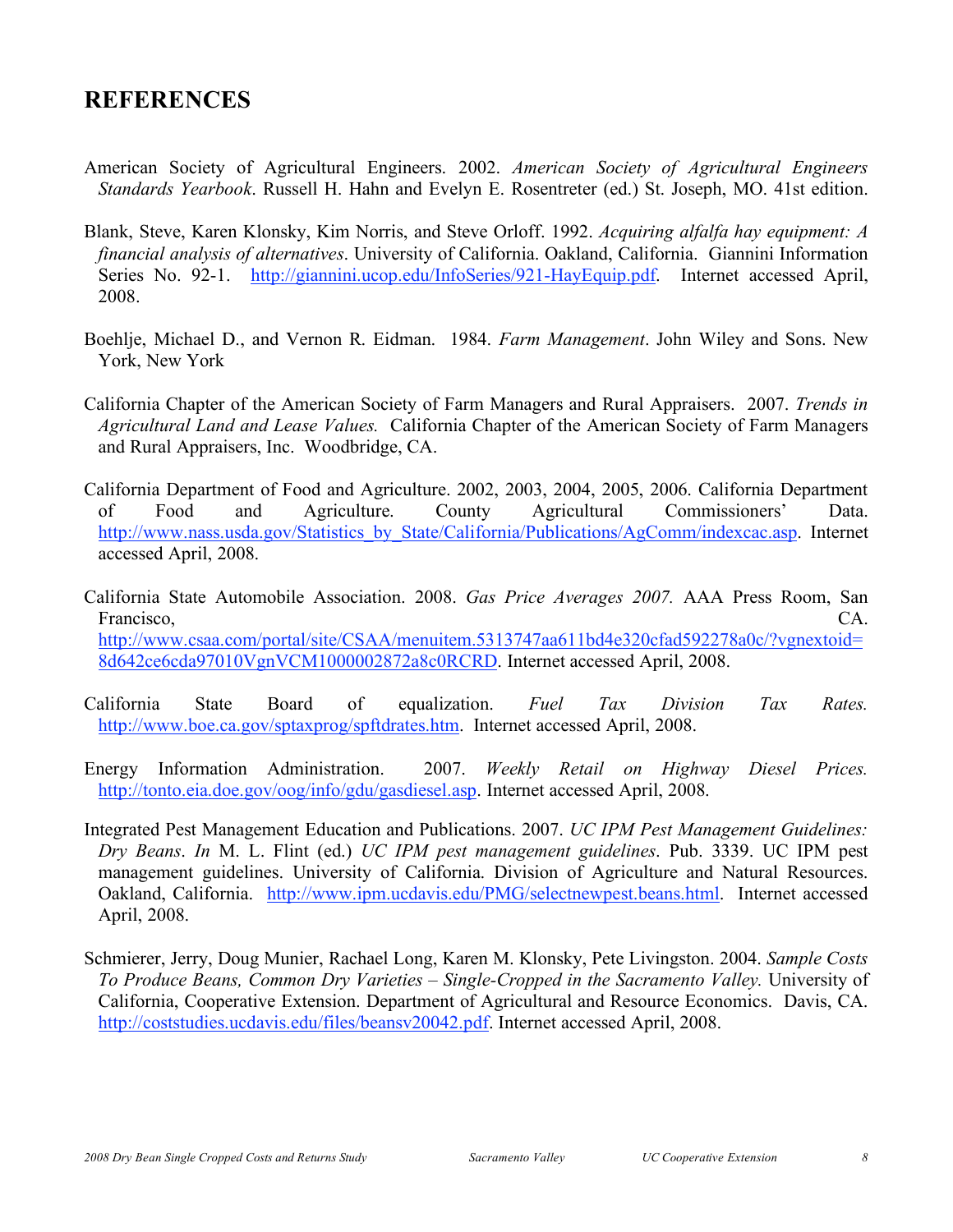- Schmierer, Jerry, Doug Munier, Rachael Long, Karen M. Klonsky, Pete Livingston. 2004. *Sample Costs To Produce Beans, Common Dry Varieties – Double-Cropped in the Sacramento Valley.* University of California, Cooperative Extension. Department of Agricultural and Resource Economics. Davis, CA. http://coststudies.ucdavis.edu/files/beansv2004.pdf. Internet accessed April, 2008.
- Smith, Jerry D., W. H. Isom, H. Agamalian, W. Bendixen, V. Burton, M. Canevari, M. Murray, and M. Vilchez. 1989. *Common Dry Bean Production In California*. Cooperative Extension. University of California. Division of Agriculture and Natural Resources. Oakland, California. Publication 21468.

For information concerning the above or other University of California publications, contact UC DANR Communications Services at 1-800-994-8849, online at www.ucop.edu, or your local county UC Cooperative Extension office.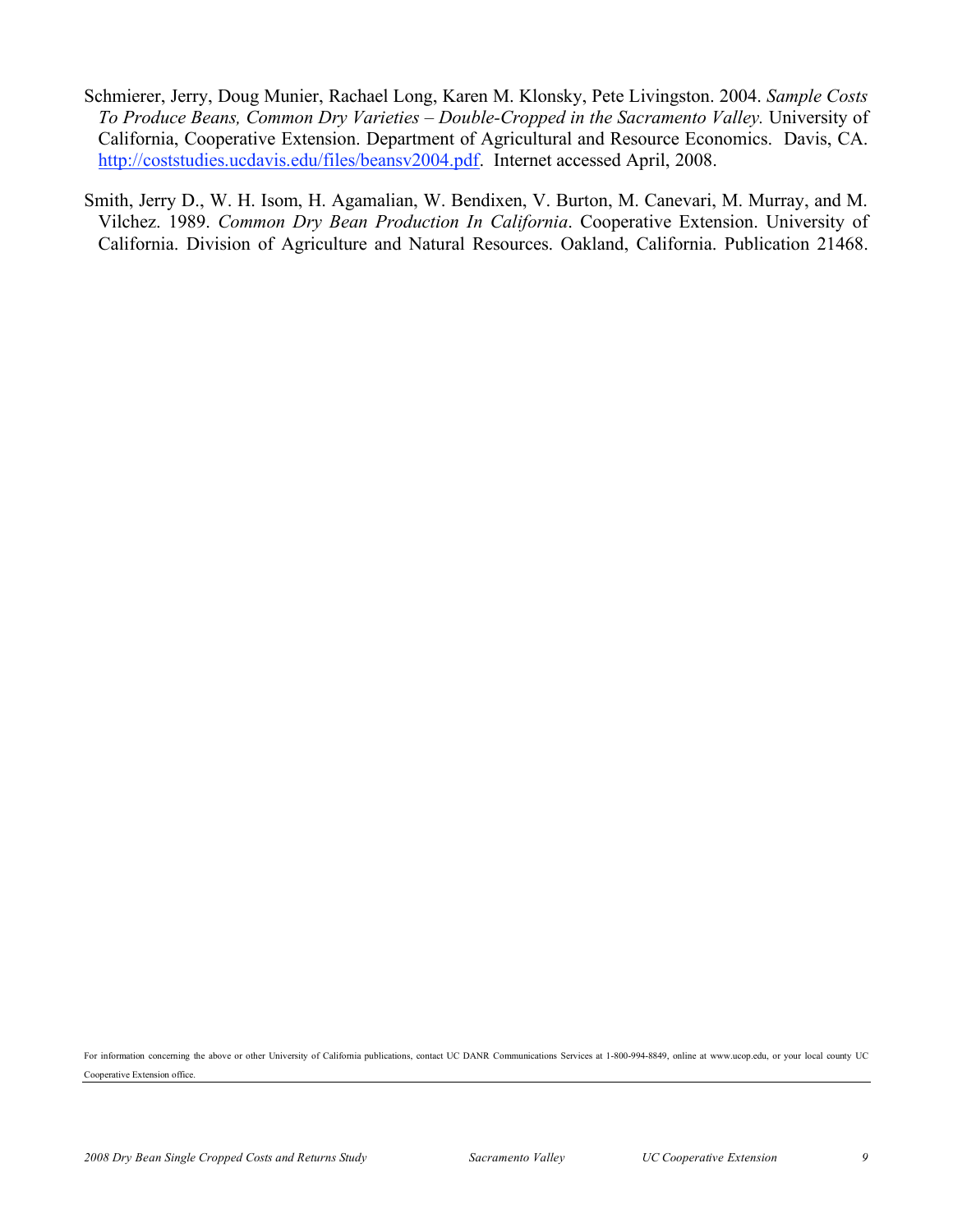#### U.C. COOPERATIVE EXTENSION Table 1 COSTS PER ACRE TO PRODUCE SINGLE-CROPPED DRY BEANS SACRAMENTO VALLEY – 2008 BUSH AND VINE VARIETIES

|                                              | Operation |                  |                  |                   | ----------------- Cash and Labor Costs per Acre ------------------ |                  |      |
|----------------------------------------------|-----------|------------------|------------------|-------------------|--------------------------------------------------------------------|------------------|------|
|                                              | Time      |                  | Labor Fuel, Lube | Material          | Custom/                                                            | Total            | Your |
| Operation                                    | (Hrs/A)   |                  | Cost & Repairs   | Cost              | Rent                                                               | Cost             | Cost |
| Cultural:                                    |           |                  |                  |                   |                                                                    |                  |      |
| Laser Level - 12% of Acreage                 | 0.00      | $\boldsymbol{0}$ | $\mathbf{0}$     | $\boldsymbol{0}$  | 17                                                                 | 17               |      |
| Finish Disc 2X                               | 0.40      | 8                | 25               | $\boldsymbol{0}$  | $\boldsymbol{0}$                                                   | 32               |      |
| List Beds                                    | 0.15      | 3                | $\overline{4}$   | $\boldsymbol{0}$  | $\boldsymbol{0}$                                                   | 7                |      |
| Weed Control - Fallow Herbicide              | 0.07      | $\mathbf{1}$     | $\mathbf{0}$     | 14                | $\mathbf{0}$                                                       | 16               |      |
| Make Drains 4X                               | 0.20      | $\overline{4}$   | 12               | $\boldsymbol{0}$  | $\boldsymbol{0}$                                                   | 16               |      |
| Pre-Irrigate - 50% of Acreage                | 1.20      | 13               | $\boldsymbol{0}$ | 5                 | $\boldsymbol{0}$                                                   | 18               |      |
| Close Drains 4X                              | 0.11      | $\overline{2}$   | 3                | $\mathbf{0}$      | $\mathbf{0}$                                                       | 5                |      |
| Weed Control - Preplant Herbicides           | 0.20      | $\overline{4}$   | 5                | 26                | $\boldsymbol{0}$                                                   | 35               |      |
| Plant Beans & Apply Fertilizer               | 0.25      | 10               | 7                | 85                | $\boldsymbol{0}$                                                   | 103              |      |
| Irrigate 6X                                  | 7.20      | 78               | $\mathbf{0}$     | 80                | $\mathbf{0}$                                                       | 158              |      |
| Cultivate & Sidedress Fertilizer             | 0.20      | $\overline{4}$   | 5                | 40                | $\mathbf{0}$                                                       | 49               |      |
| Insect Control - Mites/Lygus                 | 0.33      | 6                | 8                | 15                | $\boldsymbol{0}$                                                   | 29               |      |
| Insect Control - Lygus/Worms/Aphids          | 0.00      | $\boldsymbol{0}$ | $\mathbf{0}$     | 12                | 10                                                                 | 21               |      |
| Pickup Truck Use                             | 0.19      | 7                | 5                | $\boldsymbol{0}$  | $\boldsymbol{0}$                                                   | 12               |      |
| ATV Use                                      | 0.19      | 4                | 1                | $\boldsymbol{0}$  | $\boldsymbol{0}$                                                   | 4                |      |
| TOTAL CULTURAL COSTS                         | 10.69     | 144              | 74               | 277               | $27\,$                                                             | 521              |      |
| Harvest:                                     |           |                  |                  |                   |                                                                    |                  |      |
| Cut & Rake Beans                             | 0.00      | $\mathbf{0}$     | $\mathbf{0}$     | $\boldsymbol{0}$  | 30                                                                 | 30               |      |
| Thresh Beans - Custom                        | 0.00      | $\boldsymbol{0}$ | $\boldsymbol{0}$ | $\boldsymbol{0}$  | 50                                                                 | 50               |      |
| Haul Beans To Warehouse                      | 0.00      | $\boldsymbol{0}$ | $\boldsymbol{0}$ | $\boldsymbol{0}$  | 16                                                                 | 16               |      |
| Clean, Bag, Store & Insure                   | 0.00      | $\mathbf{0}$     | $\mathbf{0}$     | $\mathbf{0}$      | 95                                                                 | 95               |      |
| Dry Bean Advisory Board Assessments          | 0.00      | $\boldsymbol{0}$ | $\boldsymbol{0}$ | 6                 | $\overline{0}$                                                     | 6                |      |
| TOTAL HARVEST COSTS                          | 0.00      | $\mathbf{0}$     | $\mathbf{0}$     | 6                 | 191                                                                | 197              |      |
| Interest on Operating Capital $\omega$ 6.75% |           |                  |                  |                   |                                                                    | 13               |      |
| TOTAL OPERATING COSTS/ACRE                   |           | 144              | 74               | 282               | 218                                                                | 731              |      |
| <b>CASH OVERHEAD:</b>                        |           |                  |                  |                   |                                                                    |                  |      |
| Liability Insurance                          |           |                  |                  |                   |                                                                    | 1                |      |
| Office Expense                               |           |                  |                  |                   |                                                                    | 11               |      |
| Share Rent @ 19% of Gross Returns            |           |                  |                  |                   |                                                                    | 185              |      |
| Property Taxes                               |           |                  |                  |                   |                                                                    | 4                |      |
| Property Insurance                           |           |                  |                  |                   |                                                                    | 3                |      |
| <b>Investment Repairs</b>                    |           |                  |                  |                   |                                                                    | 5                |      |
| TOTAL CASH OVERHEAD COSTS                    |           |                  |                  |                   |                                                                    | 209              |      |
| TOTAL CASH COSTS/ACRE                        |           |                  |                  |                   |                                                                    | 940              |      |
| NON-CASH OVERHEAD:                           |           |                  |                  |                   |                                                                    |                  |      |
|                                              |           | Per producing    |                  | -- Annual Cost -- |                                                                    |                  |      |
| Investment                                   |           | Acre             |                  | Capital Recovery  |                                                                    |                  |      |
| Shop Building                                |           | 138              |                  | 9                 |                                                                    | 9                |      |
| Fuel Tanks & Pumps - 2 250 Gallon            |           | 2                |                  | $\boldsymbol{0}$  |                                                                    | $\mathbf{0}$     |      |
| Shop Tools                                   |           | 9                |                  | 1                 |                                                                    | 1                |      |
| Fuel Wagon                                   |           | 1                |                  | 0                 |                                                                    | $\mathbf{0}$     |      |
| Tool Carrier                                 |           | 11               |                  | 1                 |                                                                    | 1                |      |
| Siphon Tubes                                 |           | 3                |                  | $\mathbf{0}$      |                                                                    | $\boldsymbol{0}$ |      |
| Equipment                                    |           | 462              |                  | 48                |                                                                    | 48               |      |
| TOTAL NON-CASH OVERHEAD COSTS                |           | 626              |                  | 59                |                                                                    | 59               |      |
| TOTAL COSTS/ACRE                             |           |                  |                  |                   |                                                                    | 999              |      |

Labor Rate: \$15.76/hr. machine labor Interest Rate: 6.75% \$10.88/hr. non-machine labor Yield per Acre: 25.0 Cwt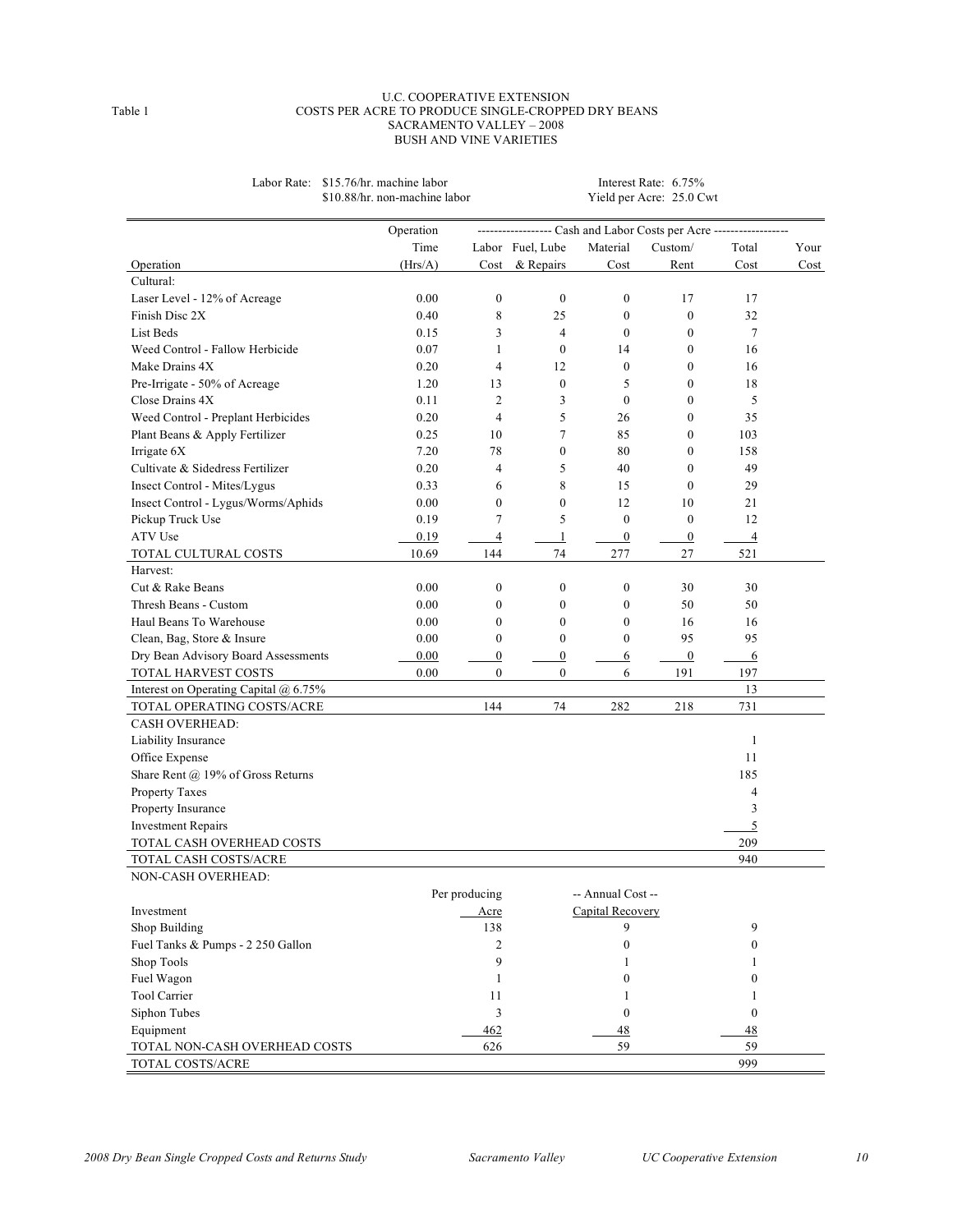#### U.C. COOPERATIVE EXTENSION Table 2. COSTS AND RETURNS PER ACRE TO PRODUCE SINGLE CROPPED DRY BEANS SACRAMENTO VALLEY - 2008 BUSH AND VINE VARIETIES

Labor Rate: \$15.76/hr. machine labor Interest Rate: 6.75%

| \$10.88/hr. non-machine labor                                                |                    |             |           |                  |      |
|------------------------------------------------------------------------------|--------------------|-------------|-----------|------------------|------|
|                                                                              |                    |             | Price or  | Value or         | Your |
|                                                                              | Quantity/Acre Unit |             | Cost/Unit | Cost/Acre        | Cost |
| <b>GROSS RETURNS</b>                                                         |                    |             |           |                  |      |
| Single Cropped Dry Beans<br>TOTAL GROSS RETURNS FOR SINGLE-CROPPED DRY BEANS |                    | 25.0 Cwt    | 39.00     | 975<br>975       |      |
| <b>OPERATING COSTS</b>                                                       |                    |             |           |                  |      |
| Custom:                                                                      |                    |             |           |                  |      |
| Laser Level (1 in 8 years)                                                   | 0.13               | Acre        | 130.00    | 17               |      |
| Air Application                                                              | 1.00               | Acre        | 9.75      | 10               |      |
| Cut & Windrow Beans                                                          | 1.00               | Acre        | 30.00     | 30               |      |
| Thresh Beans - Weight Charge                                                 | 25.00              | Cwt         | 2.00      | 50               |      |
| Haul Beans                                                                   | 25.00              | Cwt         | 0.65      | 16               |      |
| Clean, Bag, Store & Insure Beans                                             | 25.00              | Cwt         | 3.80      | 95               |      |
| Herbicide:                                                                   |                    |             |           |                  |      |
| Roundup Ultra Max                                                            | 26.00              | F1Oz        | 0.54      | 14               |      |
| Dual Magnum                                                                  | 1.00               | Pint        | 18.63     | 19               |      |
| Treflan HFP                                                                  | 1.50               | Pint        | 4.84      | 7                |      |
| Irrigation:                                                                  |                    |             |           |                  |      |
| Water                                                                        | 32.00              | AcIn        | 2.67      | 85               |      |
| Seed:                                                                        |                    |             |           |                  |      |
| Dry Bean Seed                                                                | 75.00              | Lb          | 0.53      | 40               |      |
| Fertilizer:                                                                  |                    |             |           |                  |      |
| $8-24-6$                                                                     | 20.00              | Gal         | 2.28      | 46               |      |
| $20 - 0 - 0$                                                                 | 60.00              | Lb N        | 0.663     | 40               |      |
| Miticide:                                                                    |                    |             |           |                  |      |
| Kelthane MF                                                                  | 2.00               | Pint        | 7.29      | 15               |      |
| Insecticide:                                                                 |                    |             |           |                  |      |
| Warrior T                                                                    | 3.84               | <b>FlOz</b> | 3.05      | 12               |      |
| Assessment:                                                                  |                    |             |           |                  |      |
| Dry Bean Advisory Board                                                      | 25.00              | Cwt         | 0.225     | 6                |      |
| Labor (machine)                                                              | 2.98               | hrs         | 15.76     | 47               |      |
| Labor (non-machine)                                                          | 8.90               | hrs         | 10.88     | 97               |      |
| Fuel - Gas                                                                   | 1.30               | gal         | 3.57      | 5                |      |
| Fuel - Diesel                                                                | 13.73              | gal         | 3.54      | 49               |      |
| Lube                                                                         |                    |             |           | 8                |      |
| Machinery repair                                                             |                    |             |           | 13               |      |
| Interest on Operating Capital @ 6.75%                                        |                    |             |           | 13               |      |
| TOTAL OPERATING COSTS/ACRE                                                   |                    |             |           | 731              |      |
| NET RETURNS ABOVE OPERATING COSTS                                            |                    |             |           | 244              |      |
| <b>CASH OVERHEAD COSTS:</b>                                                  |                    |             |           |                  |      |
| Liability Insurance                                                          |                    |             |           | 1                |      |
| Office Expense                                                               |                    |             |           | 11               |      |
| Share Rent @ 19% of Gross Returns                                            |                    |             |           | 185              |      |
| <b>Property Taxes</b>                                                        |                    |             |           | 4                |      |
| Property Insurance                                                           |                    |             |           | 3                |      |
| <b>Investment Repairs</b>                                                    |                    |             |           | 5                |      |
| TOTAL CASH OVERHEAD COSTS/ACRE                                               |                    |             |           | 209              |      |
| TOTAL CASH COSTS/ACRE                                                        |                    |             |           | 940              |      |
| NON-CASH OVERHEAD COSTS (CAPITAL RECOVERY):                                  |                    |             |           |                  |      |
| Shop Building                                                                |                    |             |           | 9                |      |
| Fuel Tanks & Pumps - 2 250 Gallon                                            |                    |             |           | $\boldsymbol{0}$ |      |
| Shop Tools                                                                   |                    |             |           | 1                |      |
| Fuel Wagon                                                                   |                    |             |           | $\boldsymbol{0}$ |      |
| <b>Tool Carrier</b>                                                          |                    |             |           | 1                |      |
| Siphon Tubes                                                                 |                    |             |           | $\mathbf{0}$     |      |
| Equipment                                                                    |                    |             |           | 48               |      |
| TOTAL NON-CASH OVERHEAD COSTS/ACRE                                           |                    |             |           | 59               |      |
| TOTAL COSTS/ACRE                                                             |                    |             |           | 999              |      |
| NET RETURNS ABOVE TOTAL COSTS                                                |                    |             |           | $-24$            |      |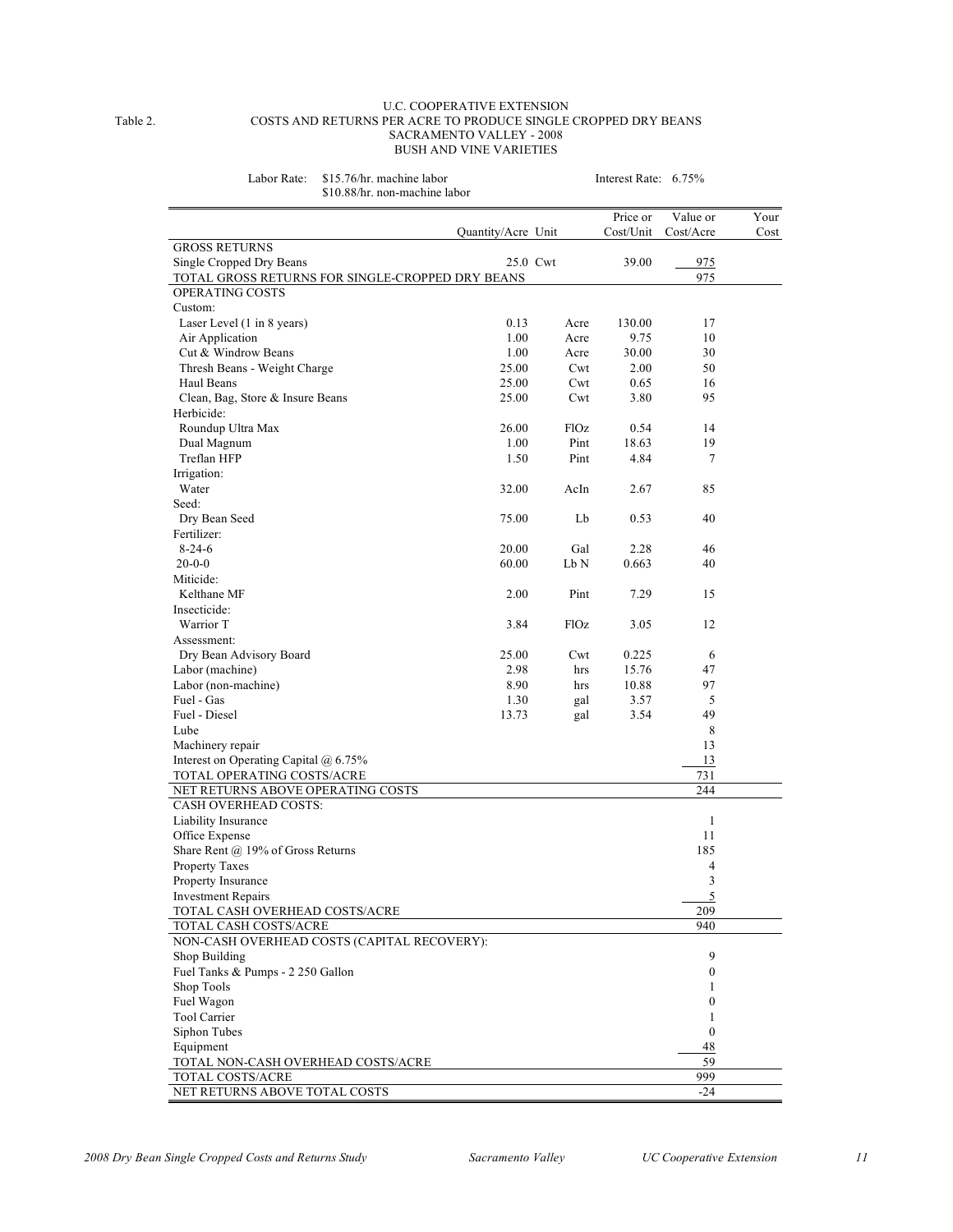#### U.C. COOPERATIVE EXTENSION Table 3. MONTHLY CASH COSTS PER ACRE TO PRODUCE SINGLE CROPPED DRY BEANS SACRAMENTO VALLEY – 2008 BUSH AND VINE VARIETIES

| Beginning OCT 07                      | <b>OCT</b>       | <b>NOV</b>       | DEC              | <b>JAN</b>       |                  | FEB MAR          |                  | APR MAY          | <b>JUN</b>       |                  | JUL AUG          |                  | SEP TOTAL      |
|---------------------------------------|------------------|------------------|------------------|------------------|------------------|------------------|------------------|------------------|------------------|------------------|------------------|------------------|----------------|
| Ending SEPT 08                        | 07               | 07               | 07               | 08               | 08               | 08               | 08               | 08               | 08               | 08               | 08               | 08               |                |
| Cultural:                             |                  |                  |                  |                  |                  |                  |                  |                  |                  |                  |                  |                  |                |
| Laser Level - 12% of Acreage          | 17               |                  |                  |                  |                  |                  |                  |                  |                  |                  |                  |                  | 17             |
| Finish Disc 2X                        | 32               |                  |                  |                  |                  |                  |                  |                  |                  |                  |                  |                  | 32             |
| List Beds                             | $\overline{7}$   |                  |                  |                  |                  |                  |                  |                  |                  |                  |                  |                  | 7              |
| Weed Control - Fallow Herbicide       |                  |                  |                  |                  | 16               |                  |                  |                  |                  |                  |                  |                  | 16             |
| Make Drains 4X                        |                  |                  |                  |                  |                  |                  | 4                | 4                | 4                | 4                |                  |                  | 16             |
| Pre-Irrigate - 50% of Acreage         |                  |                  |                  |                  |                  |                  | 18               |                  |                  |                  |                  |                  | 18             |
| Close Drains 4X                       |                  |                  |                  |                  |                  |                  | $\mathbf{1}$     |                  | 2                |                  | 2                |                  | 5              |
| Weed Control - Preplant Herbicides    |                  |                  |                  |                  |                  |                  | 35               |                  |                  |                  |                  |                  | 35             |
| Plant Beans & Apply Fertilizer        |                  |                  |                  |                  |                  |                  |                  | 103              |                  |                  |                  |                  | 103            |
| Irrigate 6X                           |                  |                  |                  |                  |                  |                  |                  | 24               | 29               | 53               | 53               |                  | 158            |
| Cultivate & Sidedress Fertilizer      |                  |                  |                  |                  |                  |                  |                  |                  | 49               |                  |                  |                  | 49             |
| Insect Control - Mites/Lygus          |                  |                  |                  |                  |                  |                  |                  |                  |                  | 29               |                  |                  | 29             |
| Insect Control - Lygus/Worm/Aphid     |                  |                  |                  |                  |                  |                  |                  |                  |                  |                  | 21               |                  | 21             |
| Pickup Truck Use                      | 1                | 1                | 1                | 1                | 1                | 1                | $\mathbf{1}$     | 1                | 1                | $\mathbf{1}$     | 1                |                  | 12             |
| ATV Use                               | $\boldsymbol{0}$ | $\overline{0}$   | $\overline{0}$   | $\boldsymbol{0}$ | $\boldsymbol{0}$ | $\boldsymbol{0}$ | $\boldsymbol{0}$ | $\boldsymbol{0}$ | $\boldsymbol{0}$ | $\boldsymbol{0}$ | $\overline{0}$   |                  | $\overline{4}$ |
| TOTAL CULTURAL COSTS                  | 57               | $\overline{2}$   | $\overline{c}$   | $\overline{c}$   | 17               | $\overline{2}$   | 59               | 132              | 85               | 87               | 78               |                  | 521            |
| Harvest:                              |                  |                  |                  |                  |                  |                  |                  |                  |                  |                  |                  |                  |                |
| Cut & Rake Beans                      |                  |                  |                  |                  |                  |                  |                  |                  |                  |                  | 30               |                  | 30             |
| Thresh Beans - Custom                 |                  |                  |                  |                  |                  |                  |                  |                  |                  |                  | 50               |                  | 50             |
| Haul Beans To Warehouse               |                  |                  |                  |                  |                  |                  |                  |                  |                  |                  | 16               |                  | 16             |
| Clean, Bag, Store & Insure            |                  |                  |                  |                  |                  |                  |                  |                  |                  |                  | 95               |                  | 95             |
| Dry Bean Advisory Board Assessment    |                  |                  |                  |                  |                  |                  |                  |                  |                  |                  | 6                |                  | 6              |
| TOTAL HARVEST COSTS                   |                  |                  |                  |                  |                  |                  |                  |                  |                  |                  | 197              |                  | 197            |
| Interest on Operating Capital @ 6.75% | $\boldsymbol{0}$ | $\boldsymbol{0}$ | $\boldsymbol{0}$ | $\boldsymbol{0}$ | $\boldsymbol{0}$ | $\boldsymbol{0}$ | $\mathbf{1}$     | $\overline{c}$   | $\overline{c}$   | $\overline{c}$   | $\overline{4}$   |                  | 13             |
| TOTAL OPERATING COSTS/ACRE            | 57               | $\overline{c}$   | $\overline{2}$   | $\overline{2}$   | 18               | $\overline{c}$   | 60               | 133              | 87               | 90               | 279              |                  | 731            |
| <b>OVERHEAD:</b>                      |                  |                  |                  |                  |                  |                  |                  |                  |                  |                  |                  |                  |                |
| Liability Insurance                   |                  |                  |                  |                  |                  |                  |                  |                  |                  | $\mathbf{1}$     |                  |                  | 1              |
| Office Expense                        | 1                | 1                | 1                | 1                | 1                | 1                | 1                | 1                | $\mathbf{1}$     | $\mathbf{1}$     | $\mathbf{1}$     |                  | 11             |
| Share Rent @ 19% of Gross Returns     |                  |                  |                  |                  |                  |                  |                  |                  |                  |                  | 185              |                  | 185            |
| Property Taxes                        |                  |                  | $\overline{c}$   |                  |                  |                  |                  |                  | 2                |                  |                  |                  | $\overline{4}$ |
| Property Insurance                    |                  |                  | 1                |                  |                  |                  |                  |                  | 1                |                  |                  |                  | 3              |
| <b>Investment Repairs</b>             | $\bf{0}$         | $\overline{0}$   | $\overline{0}$   | 0                | $\boldsymbol{0}$ | $\boldsymbol{0}$ | $\boldsymbol{0}$ | $\boldsymbol{0}$ | $\boldsymbol{0}$ | $\boldsymbol{0}$ | $\boldsymbol{0}$ | $\boldsymbol{0}$ | 5              |
| TOTAL CASH OVERHEAD COSTS             | 1                | 1                | 5                | 1                | $\mathbf{1}$     | 1                | 1                |                  | 5                | $\overline{c}$   | 187              | $\mathbf{0}$     | 209            |
| TOTAL CASH COSTS/ACRE                 | 59               | 3                | $\overline{7}$   | 3                | 19               | 3                | 61               | 135              | 92               | 92               | 465              | $\mathbf{0}$     | 940            |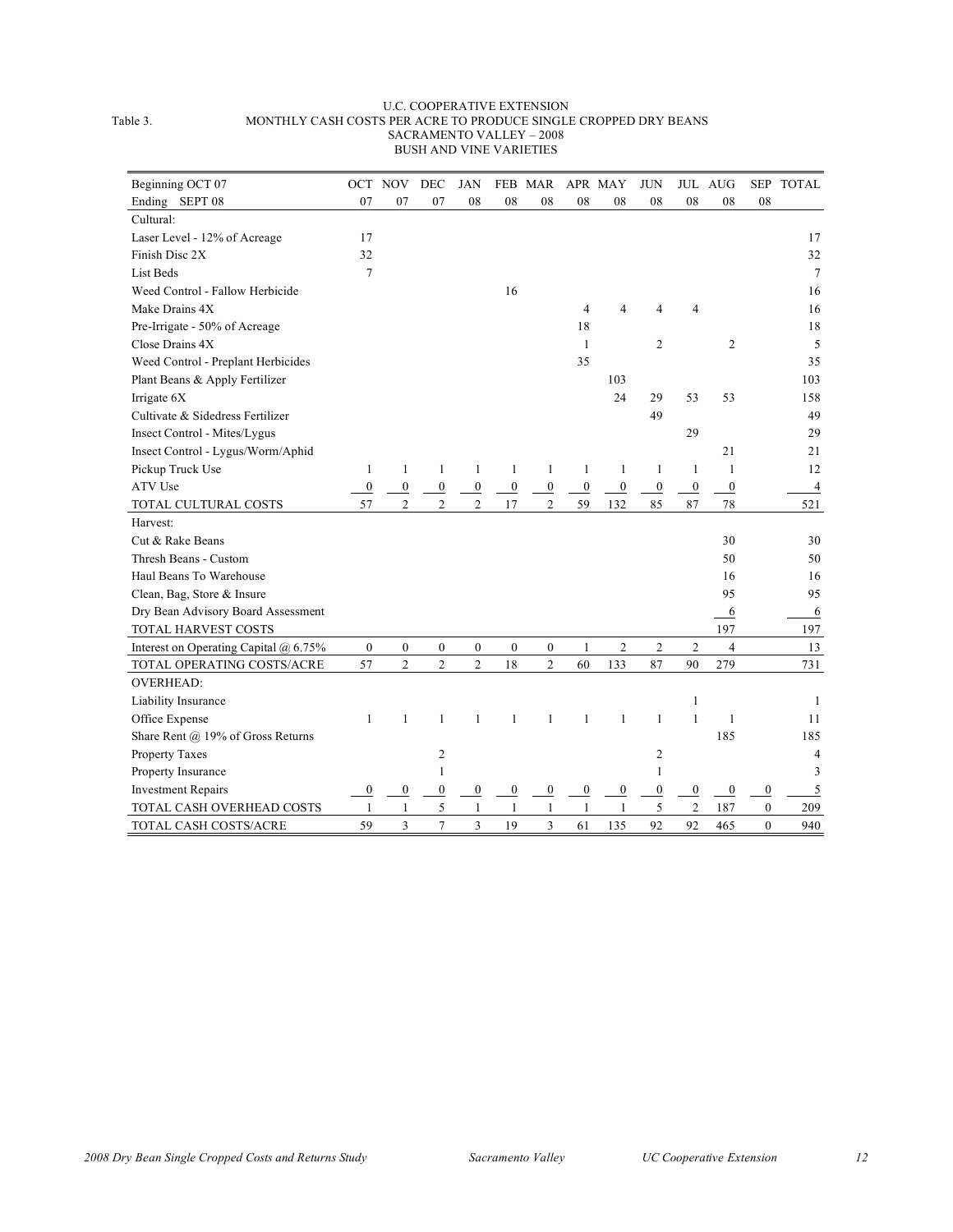#### U.C. COOPERATIVE EXTENSION Table 4. WHOLE FARM ANNUAL EQUIPMENT, INVESTMENT, AND BUSINESS OVERHEAD COSTS SACRAMENTO VALLEY – 2008 BUSH AND VINE VARIETIES

|    |                          |         |      |         |          | - Cash Overhead - |       |        |
|----|--------------------------|---------|------|---------|----------|-------------------|-------|--------|
|    |                          |         | Yrs  | Salvage | Capital  | Insur-            |       |        |
| Yr | Description              | Price   | Life | Value   | Recovery | ance              | Taxes | Total  |
| 08 | 200 HP Crawler Tractor   | 174,685 | 10   | 51,599  | 17,558   | 837               | 1,131 | 19,526 |
| 08 | 90 HP 2WD Tractor        | 66,431  | 10   | 19.623  | 6.677    | 318               | 430   | 7,426  |
| 08 | <b>ATV</b>               | 4,747   | 5    | 2,127   | 683      | 25                | 34    | 743    |
| 08 | Cultivator - 6 Row       | 10,153  | 12   | 1.406   | 1.005    | 43                | 58    | 1,106  |
| 08 | Disc - Finish 18'        | 25,133  | 10   | 4,445   | 2,771    | 109               | 148   | 3,029  |
| 08 | Ditcher V                | 4.474   | 15   | 430     | 388      | 18                | 25    | 431    |
| 08 | Lister - 6 Row           | 1,769   | 12   | 245     | 175      | 7                 | 10    | 193    |
| 08 | Pickup - 1/2 Ton         | 22,572  | 5    | 10.116  | 3,248    | 121               | 163   | 3,532  |
| 08 | Pickup - 3/4 Ton         | 26,881  | 5    | 12.047  | 3.868    | 144               | 195   | 4,206  |
| 08 | Planter - 6 Row          | 17,141  | 10   | 3.031   | 1.890    | 75                | 101   | 2,066  |
| 08 | Rear Blade - 8'          | 2,685   | 20   | 140     | 197      | 10                | 14    | 222    |
| 08 | Saddle Tank - 300 Gallon | 3.565   | 10   | 630     | 393      | 16                | 21    | 430    |
| 08 | Spray Boom - 20'         | 482     | 10   | 85      | 53       | 2                 | 3     | 58     |
| 08 | Sprayer System - ATV     | 3,959   | 15   | 380     | 344      | 16                | 22    | 381    |
|    | <b>TOTAL</b>             | 364,677 |      | 106,304 | 39,251   | 1,743             | 2,355 | 43,348 |
|    | 60% of New Cost *        | 218,806 |      | 63,782  | 23,551   | 1,046             | 1,413 | 26,009 |

#### ANNUAL EQUIPMENT COSTS

\* Used to reflect a mix of new and used equipment.

#### ANNUAL INVESTMENT COSTS

|                                   |         |      |         |          |        | ------ Cash Overhead ------ |         |        |  |  |
|-----------------------------------|---------|------|---------|----------|--------|-----------------------------|---------|--------|--|--|
|                                   |         | Yrs  | Salvage | Capital  | Insur- |                             |         |        |  |  |
| Description                       | Price   | Life | Value   | Recovery | ance   | Taxes                       | Repairs | Total  |  |  |
| <b>INVESTMENT</b>                 |         |      |         |          |        |                             |         |        |  |  |
| Fuel Tanks & Pumps - 2 250 Gallon | 3,617   | 20   | 362     | 260      | 15     | 20                          | 995     | 1.290  |  |  |
| Fuel Wagon                        | 2,157   | 10   | 216     | 251      | 9      | 12                          | 59      | 331    |  |  |
| Shop Building                     | 206,688 | 25   | 20,669  | 13,103   | 841    | 1,137                       | 5,684   | 20,765 |  |  |
| Shop Tools                        | 13,790  | 20   | 1.308   | 994      | 56     | 75                          | 379     | 1,505  |  |  |
| Siphon Tubes                      | 3,893   | 20   | 389     | 280      | 16     | 21                          | 107     | 424    |  |  |
| Tool Carrier                      | 15,949  | 15   | 1.595   | 1,381    | 65     | 88                          | 438     | 1,972  |  |  |
| <b>TOTAL INVESTMENT</b>           | 246,094 |      | 24,539  | 16,270   | 1,001  | 1,353                       | 7,662   | 26,287 |  |  |

#### ANNUAL BUSINESS OVERHEAD COSTS

|                                       | Units/ |      | Price/ | Total  |
|---------------------------------------|--------|------|--------|--------|
| Description                           | Farm   | Unit | Unit   | Cost   |
| Liability Insurance                   | 1.500  | Acre | 0.90   | 1.350  |
| Office Expense                        | 1.500  | Acre | 11.00  | 16.500 |
| Share Rent $(a)$ 19% of Gross Returns | 100    | Acre | 185.25 | 18.525 |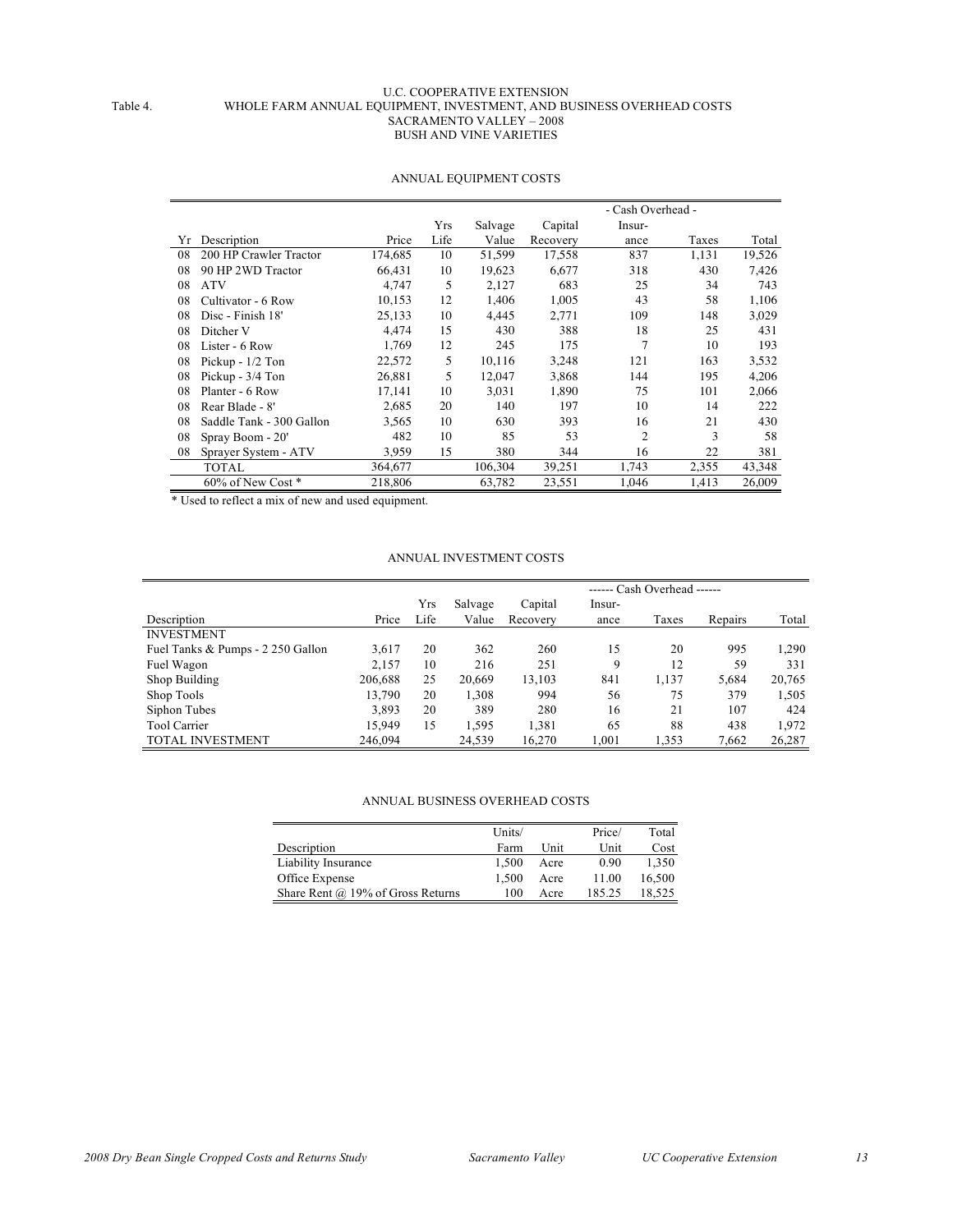#### U.C. COOPERATIVE EXTENSION Table 5. The state of the state of the HOURLY EQUIPMENT COSTS SACRAMENTO VALLEY – 2008 BUSH AND VINE VARIETIES

|    |                          | Actual  |          | - Cash Overhead - |       |         | -------- Operating -------- |       |           |  |
|----|--------------------------|---------|----------|-------------------|-------|---------|-----------------------------|-------|-----------|--|
|    |                          | Hours   | Capital  | Insur-            |       |         | Fuel $\&$                   | Total | Total     |  |
| Υr | Description              | Used    | Recovery | ance              | Taxes | Repairs | Lube                        | Oper. | Costs/Hr. |  |
| 08 | 200 HP Crawler Tractor   | 200.0   | 53.34    | 2.48              | 3.35  | 4.69    | 47.25                       | 51.94 | 111.11    |  |
| 08 | 90 HP 2WD Tractor        | 1,199.3 | 3.38     | 0.16              | 0.21  | 3.12    | 17.99                       | 21.11 | 24.86     |  |
| 08 | <b>ATV</b>               | 284.5   | 1.48     | 0.05              | 0.07  | 0.31    | 4.11                        | 4.42  | 6.03      |  |
| 08 | Cultivator - 6 Row       | 166.0   | 3.65     | 0.15              | 0.21  | 2.15    | 0.00                        | 2.15  | 6.16      |  |
| 08 | Disc - Finish 18'        | 200.0   | 8.37     | 0.33              | 0.44  | 4.18    | 0.00                        | 4.18  | 13.31     |  |
| 08 | Ditcher V                | 166.0   | 1.40     | 0.07              | 0.09  | 1.47    | 0.00                        | 1.47  | 3.03      |  |
| 08 | Lister - 6 Row           | 165.5   | 0.64     | 0.03              | 0.04  | 0.37    | 0.00                        | 0.37  | 1.07      |  |
| 08 | Pickup $-1/2$ Ton        | 285.0   | 7.04     | 0.25              | 0.34  | 1.48    | 10.26                       | 11.74 | 19.37     |  |
| 08 | Pickup - 3/4 Ton         | 285.0   | 8.32     | 0.30              | 0.40  | 1.75    | 12.32                       | 14.07 | 23.10     |  |
| 08 | Planter - 6 Row          | 150.0   | 7.61     | 0.30              | 0.40  | 4.76    | 0.00                        | 4.76  | 13.07     |  |
| 08 | Rear Blade - 8'          | 150.0   | 0.79     | 0.04              | 0.06  | 0.40    | 0.00                        | 0.40  | 1.29      |  |
| 08 | Saddle Tank - 300 Gallon | 159.3   | 1.49     | 0.06              | 0.08  | 0.97    | 0.00                        | 0.97  | 2.59      |  |
| 08 | Spray Boom - 20'         | 159.3   | 0.20     | 0.01              | 0.01  | 0.13    | 0.00                        | 0.13  | 0.35      |  |
| 08 | Sprayer System - ATV     | 99.5    | 2.08     | 0.10              | 0.13  | 1.06    | 0.00                        | 1.06  | 3.36      |  |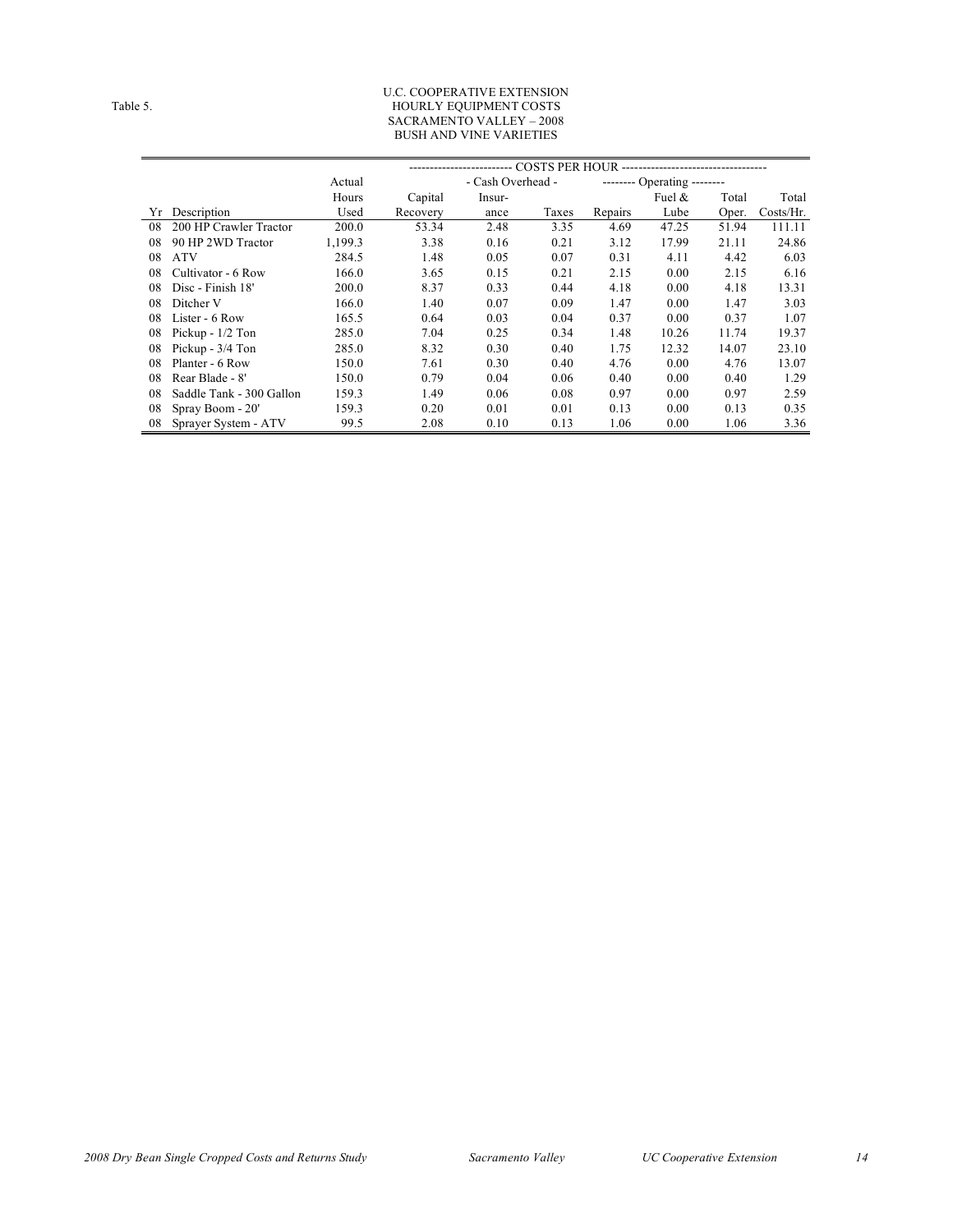#### U.C. COOPERATIVE EXTENSION Table 6. RANGING ANALYSIS SACRAMENTO VALLEY - 2008 BUSH AND VINE VARIETIES

|                                 | YIELD (CWT/ACRE) |      |      |      |       |       |       |  |  |
|---------------------------------|------------------|------|------|------|-------|-------|-------|--|--|
|                                 | 17.5             | 20.0 | 22.5 | 25.9 | 27.5  | 30.0  | 32.5  |  |  |
| OPERATING COSTS/ACRE:           |                  |      |      |      |       |       |       |  |  |
| Cultural Cost                   | 521              | 521  | 521  | 521  | 521   | 521   | 521   |  |  |
| <b>Harvest Cost</b>             | 147              | 164  | 180  | 197  | 214   | 230   | 247   |  |  |
| Interest on Operating Capital   | 13               | 13   | 13   | 13   | 13    | 13    | 13    |  |  |
| TOTAL OPERATING COSTS/ACRE      | 681              | 698  | 714  | 731  | 748   | 765   | 781   |  |  |
| TOTAL OPERATING COSTS/CWT       | 39               | 35   | 32   | 29   | 27    | 25    | 24    |  |  |
| <b>CASH OVERHEAD COSTS/ACRE</b> | 209              | 209  | 209  | 209  | 209   | 209   | 209   |  |  |
| TOTAL CASH COSTS/ACRE           | 890              | 907  | 923  | 940  | 957   | 974   | 990   |  |  |
| TOTAL CASH COSTS/CWT            | 51               | 45   | 41   | 38   | 35    | 32    | 30    |  |  |
| NON-CASH OVERHEAD COSTS/ACRE    | 59               | 59   | 59   | 59   | 59    | 59    | 59    |  |  |
| <b>TOTAL COSTS/ACRE</b>         | 948              | 965  | 982  | 999  | 1,016 | 1,032 | 1,049 |  |  |
| <b>TOTAL COSTS/CWT</b>          | 54               | 48   | 44   | 40   | 37    | 34    | 32    |  |  |

#### COSTS PER ACRE AT VARYING YIELDS TO PRODUCE SINGLE CROPPED DRY BEANS

#### NET RETURNS PER ACRE ABOVE OPERATING COSTS FOR SINGLE CROPPED DRY BEANS

| <b>PRICE</b>  |                |        |        | YIELD      |      |      |      |
|---------------|----------------|--------|--------|------------|------|------|------|
| (DOLLARS/CWT) |                |        |        | (CWT/ACRE) |      |      |      |
| Dry Beans     | 17.5           | 20.0   | 22.5   | 25.0       | 27.5 | 30.0 | 32.5 |
| 27.00         | $-208$         | $-158$ | $-107$ | $-56$      | $-5$ | 45   | 96   |
| 31.00         | $-138$         | $-78$  | $-17$  | 44         | 105  | 165  | 226  |
| 35.00         | $-68$          | 2      | 73     | 144        | 215  | 285  | 356  |
| 39.00         | $\overline{c}$ | 82     | 163    | 244        | 325  | 405  | 486  |
| 43.00         | 72             | 162    | 253    | 344        | 435  | 525  | 616  |
| 47.00         | 142            | 242    | 343    | 444        | 545  | 645  | 746  |
| 51.00         | 212            | 322    | 433    | 544        | 655  | 765  | 876  |

#### NET RETURNS PER ACRE ABOVE CASH COSTS FOR SINGLE CROPPED DRY BEANS

| <b>PRICE</b>  |        |        |        | YIELD      |        |        |        |
|---------------|--------|--------|--------|------------|--------|--------|--------|
| (DOLLARS/CWT) |        |        |        | (CWT/ACRE) |        |        |        |
| Dry Beans     | 17.5   | 20.0   | 22.5   | 25.0       | 27.5   | 30.0   | 32.5   |
| 27.00         | $-417$ | $-367$ | $-316$ | $-265$     | $-214$ | $-164$ | $-113$ |
| 31.00         | $-347$ | $-287$ | $-226$ | $-165$     | $-104$ | $-44$  | 17     |
| 35.00         | $-277$ | $-207$ | $-136$ | $-65$      | 6      | 76     | 147    |
| 39.00         | $-207$ | $-127$ | $-46$  | 35         | 116    | 196    | 277    |
| 43.00         | $-137$ | $-47$  | 44     | 135        | 226    | 316    | 407    |
| 47.00         | $-67$  | 33     | 134    | 235        | 336    | 436    | 537    |
| 51.00         |        | 113    | 224    | 335        | 446    | 556    | 667    |

#### NET RETURNS PER ACRE ABOVE TOTAL COSTS FOR SINGLE CROPPED DRY BEANS

| <b>PRICE</b>  |        |        |        | YIELD      |        |        |        |
|---------------|--------|--------|--------|------------|--------|--------|--------|
| (DOLLARS/CWT) |        |        |        | (CWT/ACRE) |        |        |        |
| Dry Beans     | 17.5   | 20.0   | 22.5   | 25.0       | 27.5   | 30.0   | 32.5   |
| 27.00         | $-476$ | $-425$ | $-374$ | $-324$     | $-273$ | $-222$ | $-172$ |
| 31.00         | $-406$ | $-345$ | $-284$ | $-224$     | $-163$ | $-102$ | $-42$  |
| 35.00         | $-336$ | $-265$ | $-194$ | $-124$     | $-53$  | 18     | 88     |
| 39.00         | $-266$ | $-185$ | $-104$ | $-24$      | 57     | 138    | 218    |
| 43.00         | $-196$ | $-105$ | $-14$  | 76         | 167    | 258    | 348    |
| 47.00         | $-126$ | $-25$  | 76     | 176        | 277    | 378    | 478    |
| 51.00         | $-56$  | 55     | 166    | 276        | 387    | 498    | 608    |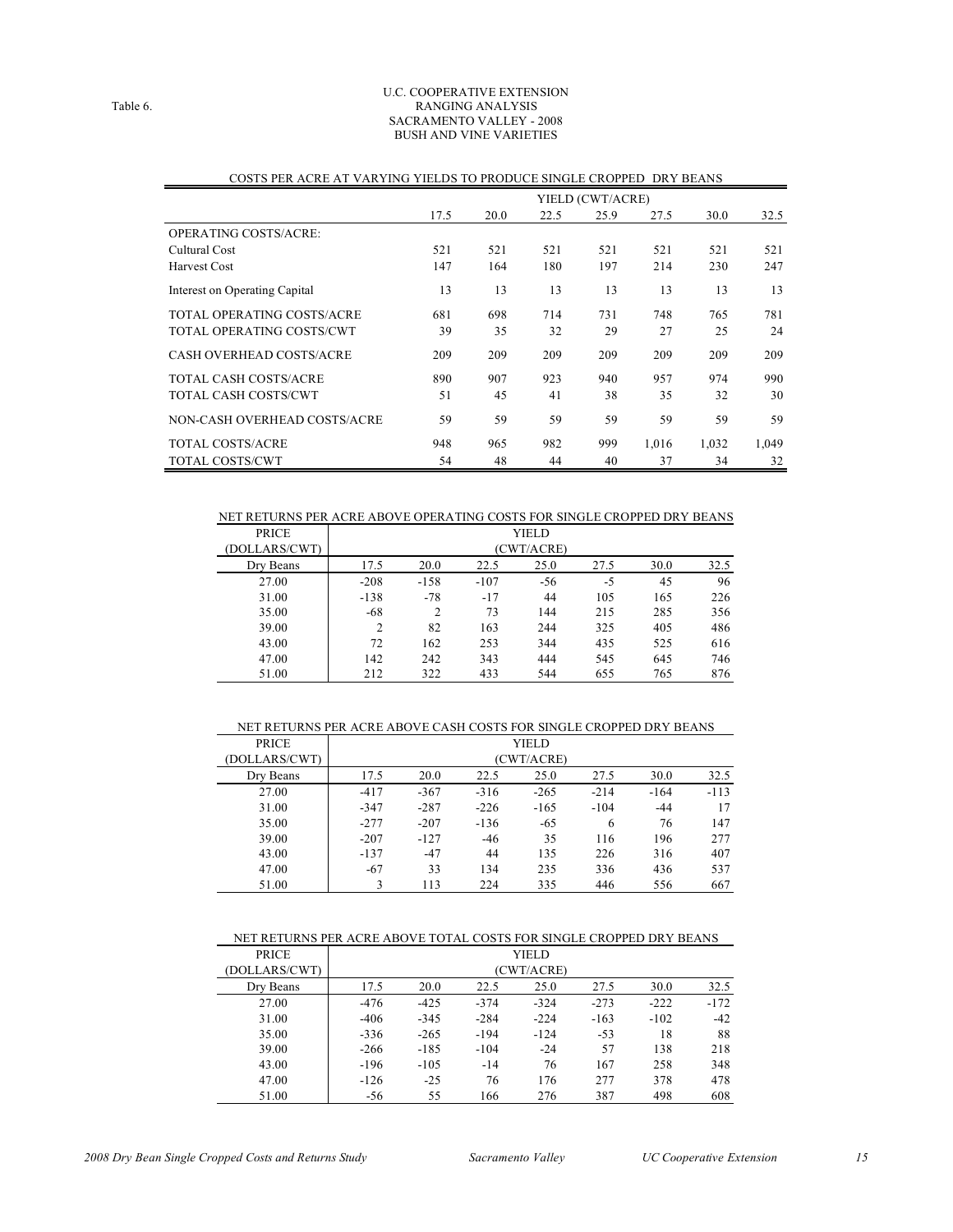#### U.C. COOPERATIVE EXTENSION Table 7. COSTS AND RETURNS / BREAKEVEN ANALYSIS SACRAMENTO VALLEY – 2008 BUSH AND VINE VARIETIES

#### COSTS AND RETURNS - PER ACRE BASIS

|           | 1. Gross | 2. Operating | 3. Net Returns | 4. Cash | 5. Net Returns | 6. Total | 7. Net Returns |
|-----------|----------|--------------|----------------|---------|----------------|----------|----------------|
|           | Returns  | Costs        | Above Oper.    | Costs   | Above Cash     | Costs    | Above Total    |
| Crop      |          |              | $Costs(1-2)$   |         | $Costs(1-4)$   |          | $Costs(1-6)$   |
| Dry Beans | 975      | 731          | 244            | 940     | 35             | 999      | $-24$          |

| <b>COSTS AND RETURNS - TOTAL ACREAGE</b> |          |              |                |         |                |          |                |  |
|------------------------------------------|----------|--------------|----------------|---------|----------------|----------|----------------|--|
|                                          | 1. Gross | 2. Operating | 3. Net Returns | 4. Cash | 5. Net Returns | 6. Total | 7. Net Returns |  |
|                                          | Returns  | Costs        | Above Oper.    | Costs   | Above Cash     | Costs    | Above Total    |  |
| Crop                                     |          |              | $Costs(1-2)$   |         | Costs (1-4)    |          | $Costs(1-6)$   |  |
| Dry Beans                                | 97,500   | 73.109       | 24.391         | 94.007  | 3.493          | 99,878   | $-2,378$       |  |

| BREAKEVEN PRICES PER YIELD UNIT |              |                                            |           |       |       |  |  |  |  |
|---------------------------------|--------------|--------------------------------------------|-----------|-------|-------|--|--|--|--|
|                                 |              | -------- Breakeven Price To Cover -------- |           |       |       |  |  |  |  |
|                                 | Base Yield   | Yield                                      | Operating | Cash  | Total |  |  |  |  |
| CROP                            | (Units/Acre) | Units                                      | Costs     | Costs | Costs |  |  |  |  |
|                                 |              | . \$ per Yield Unit -----                  |           |       |       |  |  |  |  |
| Dry Beans                       | 25.0         | Cwt                                        | 29.24     | 37.60 | 39.95 |  |  |  |  |

| <b>BREAKEVEN YIELDS PER ACRE</b> |       |                                            |                                                 |       |       |  |  |  |
|----------------------------------|-------|--------------------------------------------|-------------------------------------------------|-------|-------|--|--|--|
|                                  |       | -------- Breakeven Yield To Cover -------- |                                                 |       |       |  |  |  |
|                                  | Yield | <b>Base Price</b>                          | Operating                                       | Cash  | Total |  |  |  |
| <b>CROP</b>                      | Units | $(S/U$ nit)                                | Costs                                           | Costs | Costs |  |  |  |
|                                  |       |                                            | ------------- Yield Units / Acre -------------- |       |       |  |  |  |
| Dry Beans                        | L`wt  | 31.00                                      | 18.7                                            | 24.1  | 25.6  |  |  |  |